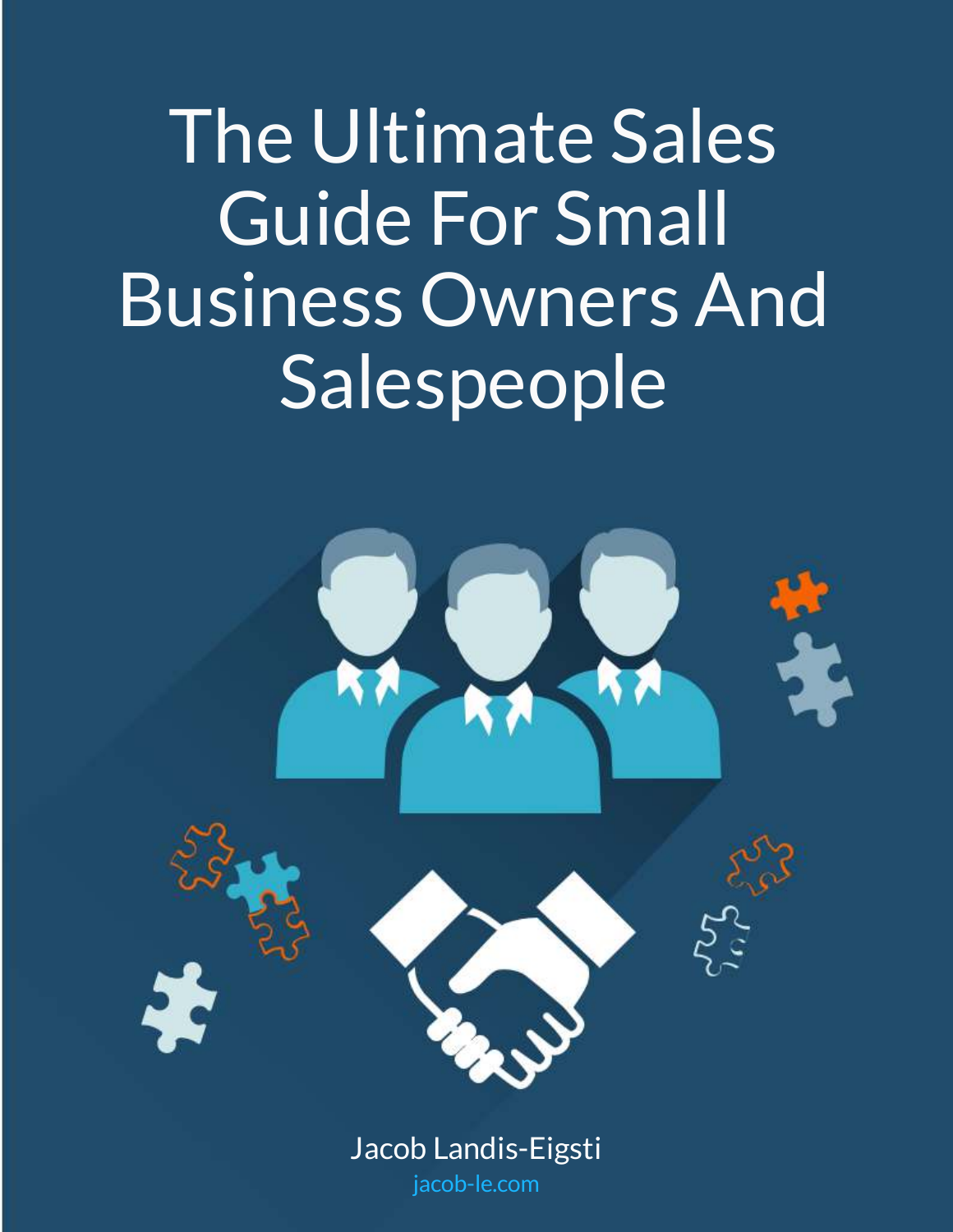After reading more than 30 of the top sales books in the world, I wanted to share my 122 actionable tips and takeaways for business owners and salespeople.

#### When you read the word "sales", what comes to mind?

Sadly, for many people, its images of aggressive, pushy, salespeople. It's an image of someone who wants to push a product without caring about the potential buyer and what is good for them. Effective selling is the opposite, it's working together with someone else to help them achieve their goals and desires. Don't be the pushy sales rep. Be a trusted advisor. Give people the tools they need to make the right decision.

### If you are in business, you're in sales.

Without customers, you cannot have a business. It's a fact of life. Your business should help people achieve the products that they want. You may no want to think of yourself as being in sales. But, if you stop having sales, you likely won't be in business for long.

Luckily, I put together 109 actionable, easy to follow tips tricks and hacks in this ultimate sales guide just for you. Don't ignore the simple tips. It's easy to understand that self esteem helps sales. It's more difficult to think about this and act on it every day.

# **122 sales tips, techniques, and strategies for business owners and sales reps.**

#### 1. Self esteem is crucial for sales.

Tell yourself: I like myself, I like my job. Every day. Do something to bolster your self esteem every day.

Brain Tracy, [The Psychology of Selling.](https://www.goodreads.com/book/show/115625.The_Psychology_of_Selling)

#### 2. Start to view things from third person, as an observer.

The more you can detach yourself from the situation personally, the less rejections will influence you.

### 3. Don't only ask yourself why should someone buy your product? Also ask, why should someone buy your product from you?

You personally can add a great deal of value, whether that is with support, being an advisor, or being responsive and respectful. They should not only want the product but they should want to buy it from YOU. Be helpful, supportive, and kind. Don't be needy or seek validation and compliments.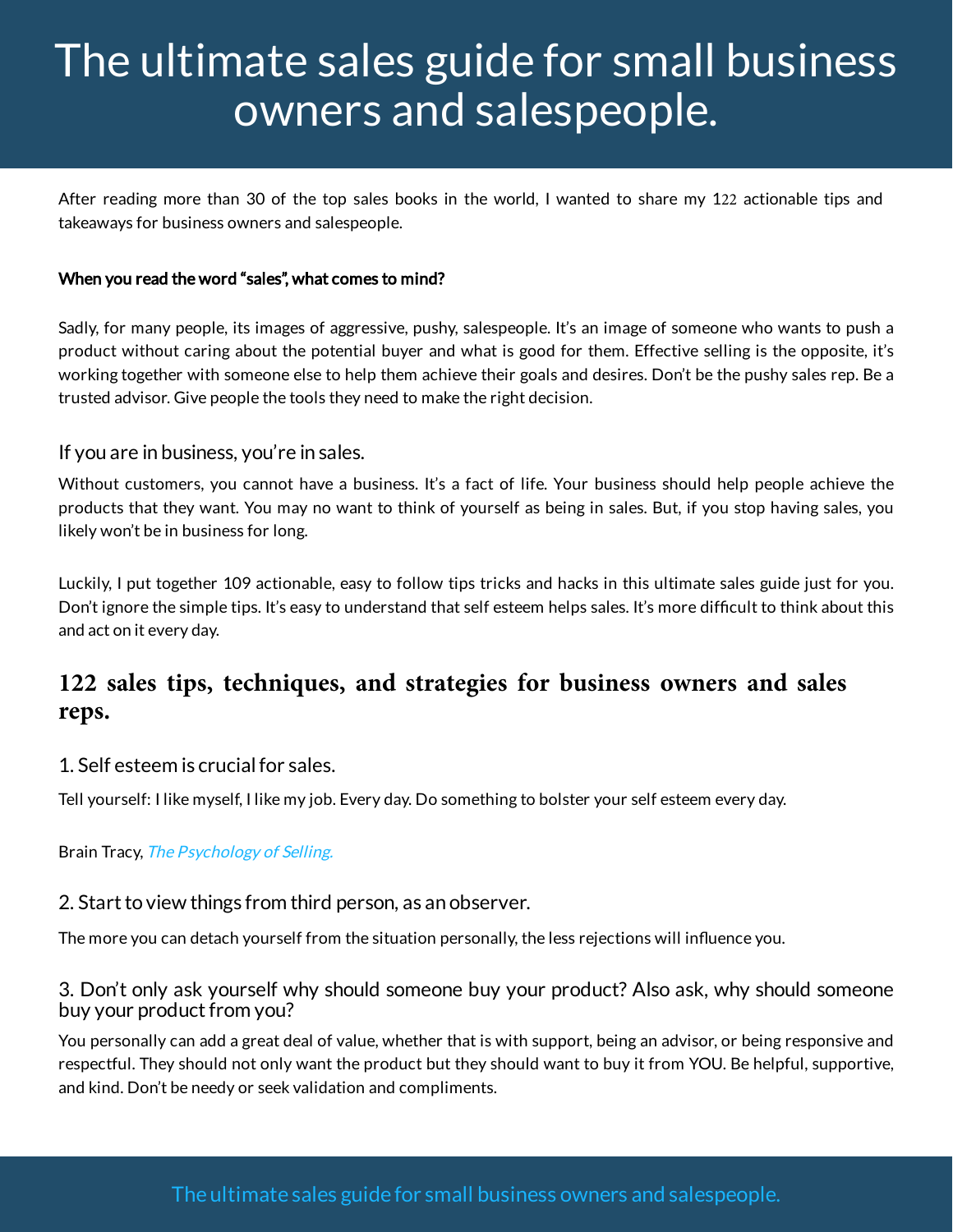### 4. Many people are considering multiple vendors. Ask them what criteria they'll use to make their final decision.

For some people, customer, quality, durability, ease of use, material type, and a headache free experience can be more important than price. Know what matters to people and this will positively impact your discussion.

### 5. Be genuine and believable.

Don't try to be perfect. If you present yourself your product or service as absolutely perfect, this will increase suspicion. Be open and honest and make believable claims. Don't use a salesy voice or get too caught up in "presenting".

### 6. Be seen as a friend, an advisor, and a teacher.

How would you advise one of your best friends when they were hoping to make a purchase. Treat your customers the same way you would treat a good friend. Try to find a solution that is best for them.

#### 7. People care about status and power.

There is more than money at play. Are they risking status or position if they make the wrong decision? Are you structuring your sale in a way where they can look to everyone else at their organization? What do they have to lose if they make a wrong decision? How can you help them gain power or status by working with you?

# 8. Start with a big ask and then ask for something smaller.

Will you donate \$30 to the girl scouts of America? No? How about buying a \$4 box of cookies?

# 9. Be well dressed and well groomed in your meeting.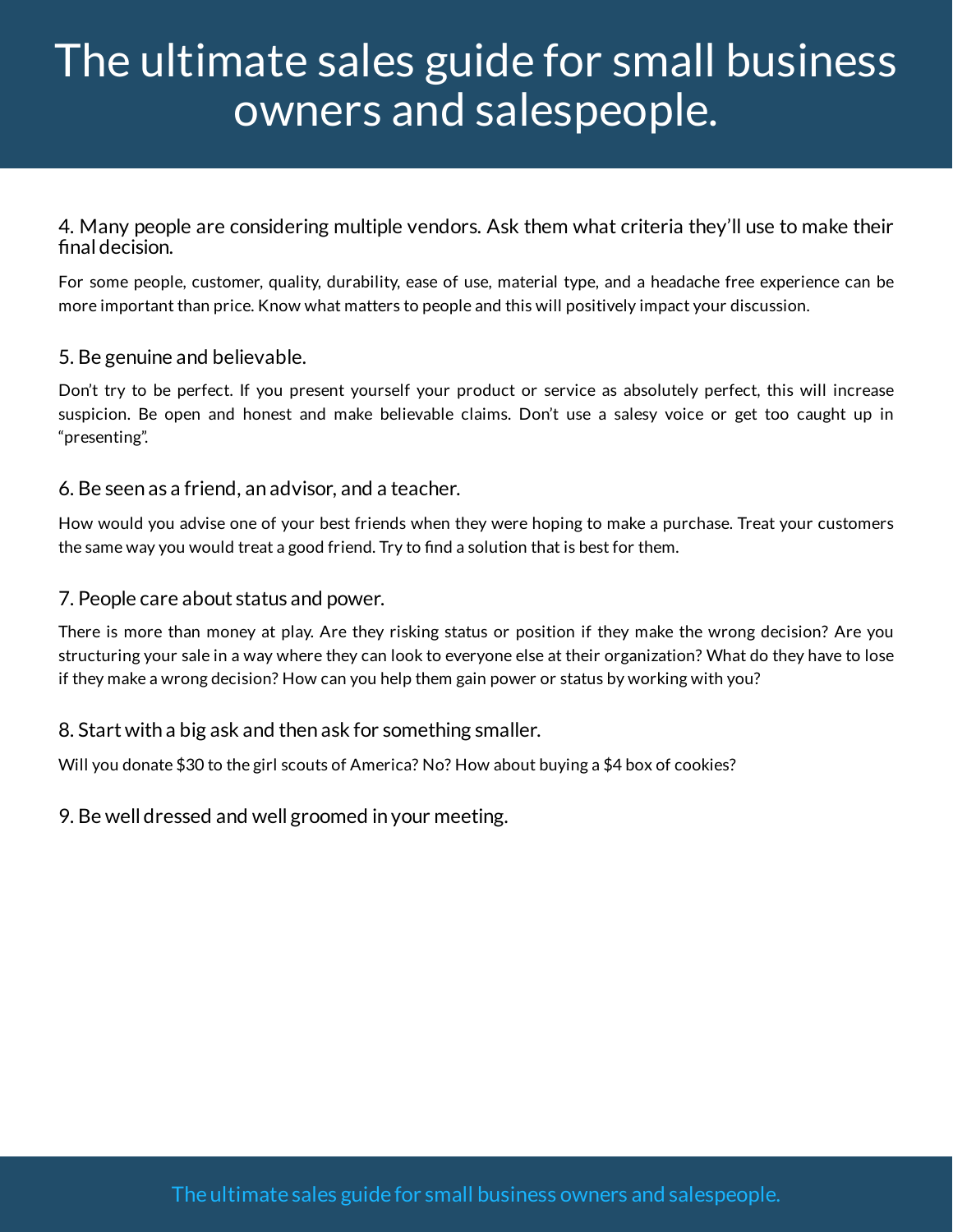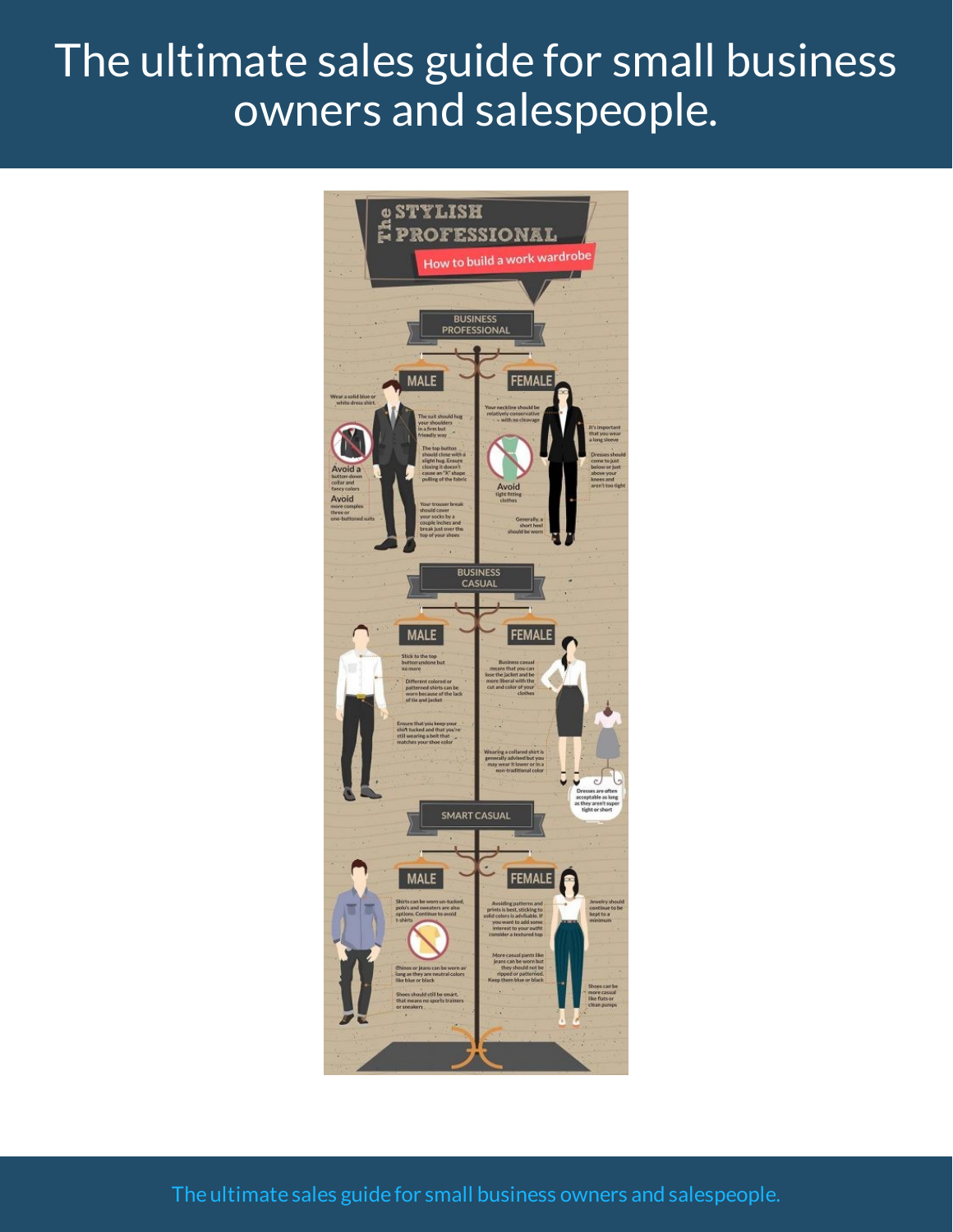Your appearance is people's first impression of you. It can make a very large impact on your sale.

10. Be dressed in a level of formality customers are used to seeing. It's better to be slightly overdressed instead of being underdressed.

You'd wear something different when meeting with a young tech startup compared to a law firm.

### 11. Be fully engaged in the conversation. Actively listen.

Practice being in the moment. Being a good listener will win more sales than being good at talking.

# 12. [There are more top performing introverts than extroverts in sales.](https://www.inc.com/geoffrey-james/first-90-days-the-surprising-reason-introverts-are-better-at-sales.html)

It all comes down to listening and understanding. Talking at people for an hour isn't effective.

13. Smile and have good eye contact.

14. Look at the body language of the people you are meeting with. Look for confusion or a loss of rapport.

#### 15. Don't lose faith in yourself.

There will be ups and downs. Selling can often be challenging, disheartening, and stressful. Have faith in yourself and keep pushing forward. Your success is dependent on pushing forward during the challenging points in your career.

# 16. Teach customers what they need to be asking to make an informed decision

Illuminate what they should be looking for. This will help you be a trusted advisor. It will also mean that people won't choose a competitor because they missed something important.

# 17. If you confuse you'll lose. Complexity kills execution. Simplicity is more difficult but it's crucial.

#### 18. To be successful, you need to learn to stay strong after 100 rejections.

Rejections are the rule, not the exception. It takes mental strength, training, and practice to deal with rejections. If you assume we'll get 100 rejections in a row, you'll be pleasantly surprised when you get a yes.

### 19. Have insane motivation and passion for your product. If you don't feel it will actually help people or make a positive change, nd a different product or service to sell.

You will be more successful if you sell a product or service that you believe in with all of your heart.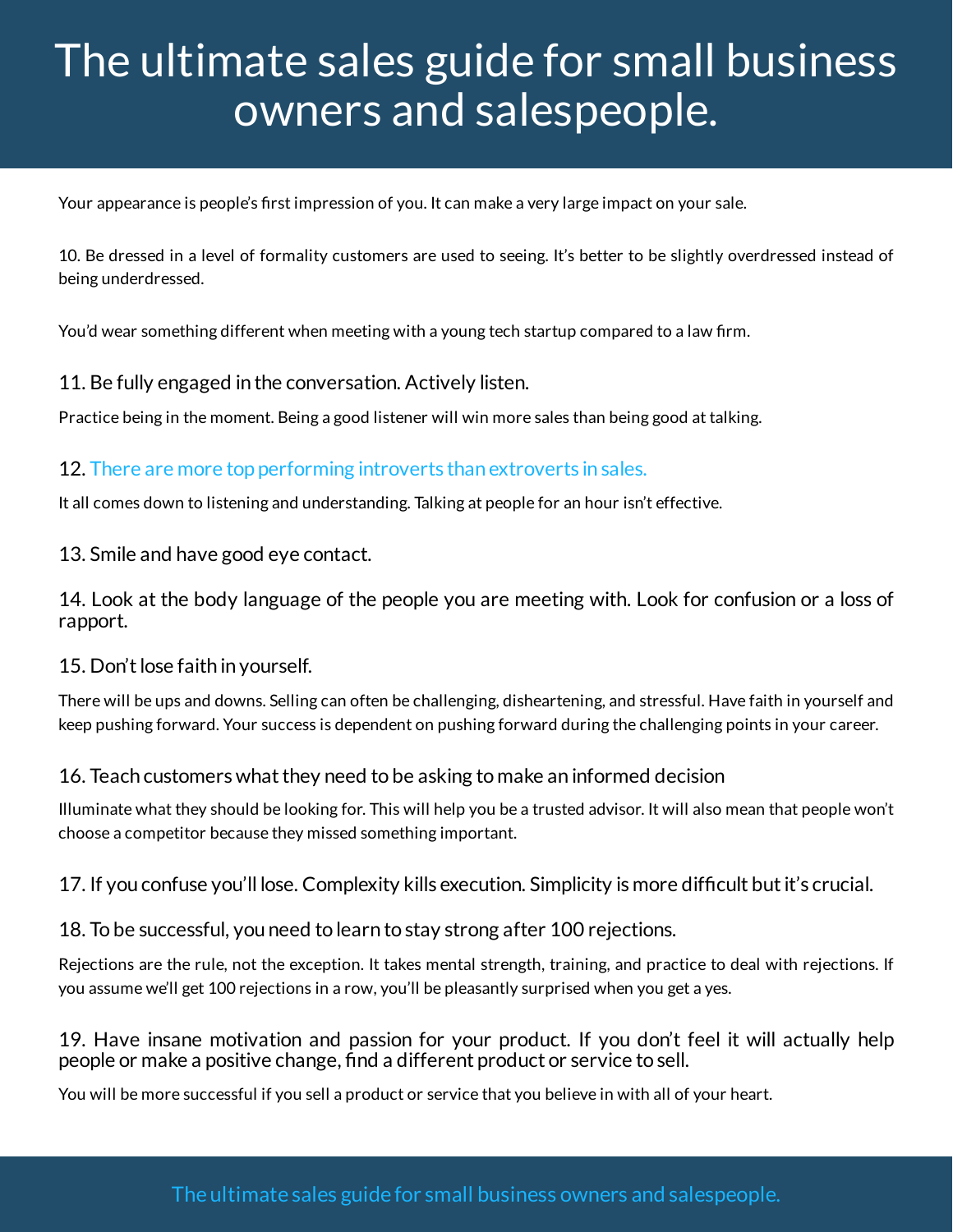# 20. Ask yourself, what is the #1 challenge my potential customers are facing?

Be sure to ask them in person. Know your clients incredibly well.

21. Selling isn't something that you do TO someone. Instead, it should be something you do it WITH someone.

# 22. Prospecting for clients should be part of your daily routine.

Ideally, it should be done first thing in the day, before you check your email. Look for clients or do research on existing or potential clients in your prospecting time blocks. Set aside at least an hour or two per day.

# 23. Have an objective for every phone call or meeting.

Do you want a closed sale? A meeting? A 2nd phone call? Have a clear objective and track how effective you are at reaching this objective.

# 24. Social proof is powerful.

People hate laugh tracks, but studies have shown time and time again that they're effective. Social proof can be reviews, testimonials, or the number of people in a restaurant. In what ways can you build up buzz and social proof in your community?

25. People want to have better health, have more money, look good, get ahead in their careers, receive comfort and enjoyment and be secure when they get older.

Your sales process should typically be centered around one or more of these desires.

### 26. It's OK to admit minor flaws in your product. No product is perfect and people will appreciate the honesty.

If you pretend like your product is absolutely perfect, it will make people suspicious. No product can be all things at once. If it's more durable it will be heavier. If it's handmade it's going to be more expensive. People know that everything can't be fast, cheap, AND incredible quality.

# 27. Don't try too hard to sell to people who aren't interested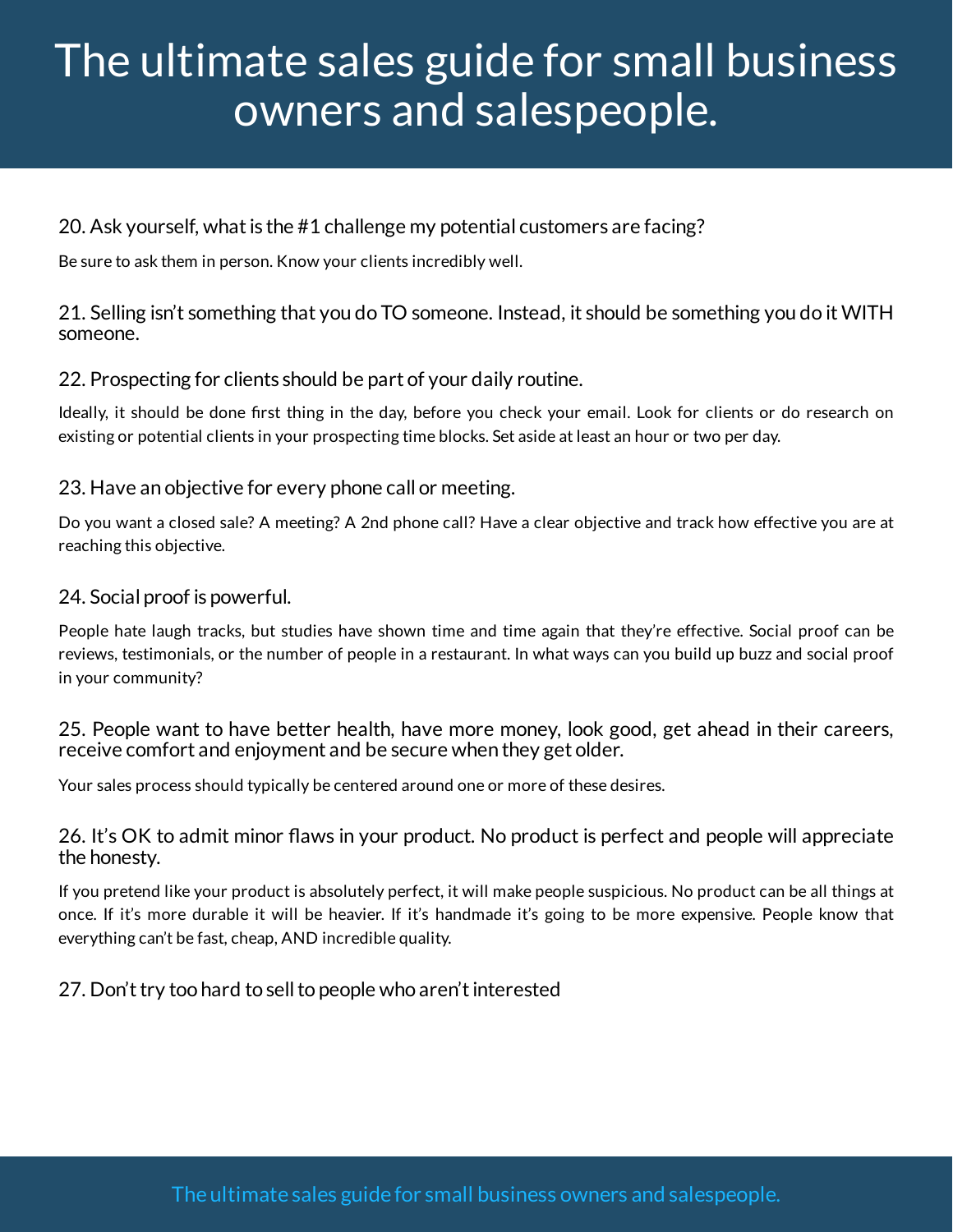

Don't spend all of your time banging down the doors of people who aren't interested. Focus your efforts on doors that open when you knock.

11. "People will do anything for those who encourage their dreams, justify their failures, allay their fears, confirm their suspicions and help them throw rocks at their enemies."

— [Blair Warren, The One Sentence Persuasion Course](http://www.blairwarren.com/one-sentence-persuasion/)

# 28. There's little benefit in being the 2<sup>nd</sup>cheapest.

2nd cheapest is a terrible position to be in.

29. Over-simply. Often, you should speak and write at an elementary school reading level.

Really? YES. Between a 3rd grade and [6th grade reading leveli](https://www.printwand.com/blog/is-your-business-writing-too-smart-for-its-own-good)s ideal. Don't try to sound smart. You can easily confuse your audience.

30. Take a complex topic and try to describe it as simply as possible. Say, "it's kind of like".

For example, running a bunch of Facebook ad variations is kind of like fishing in different areas with different bait.

[Russel Brunson's"](http://www.russellbrunson.com/hi)kinda like bridge".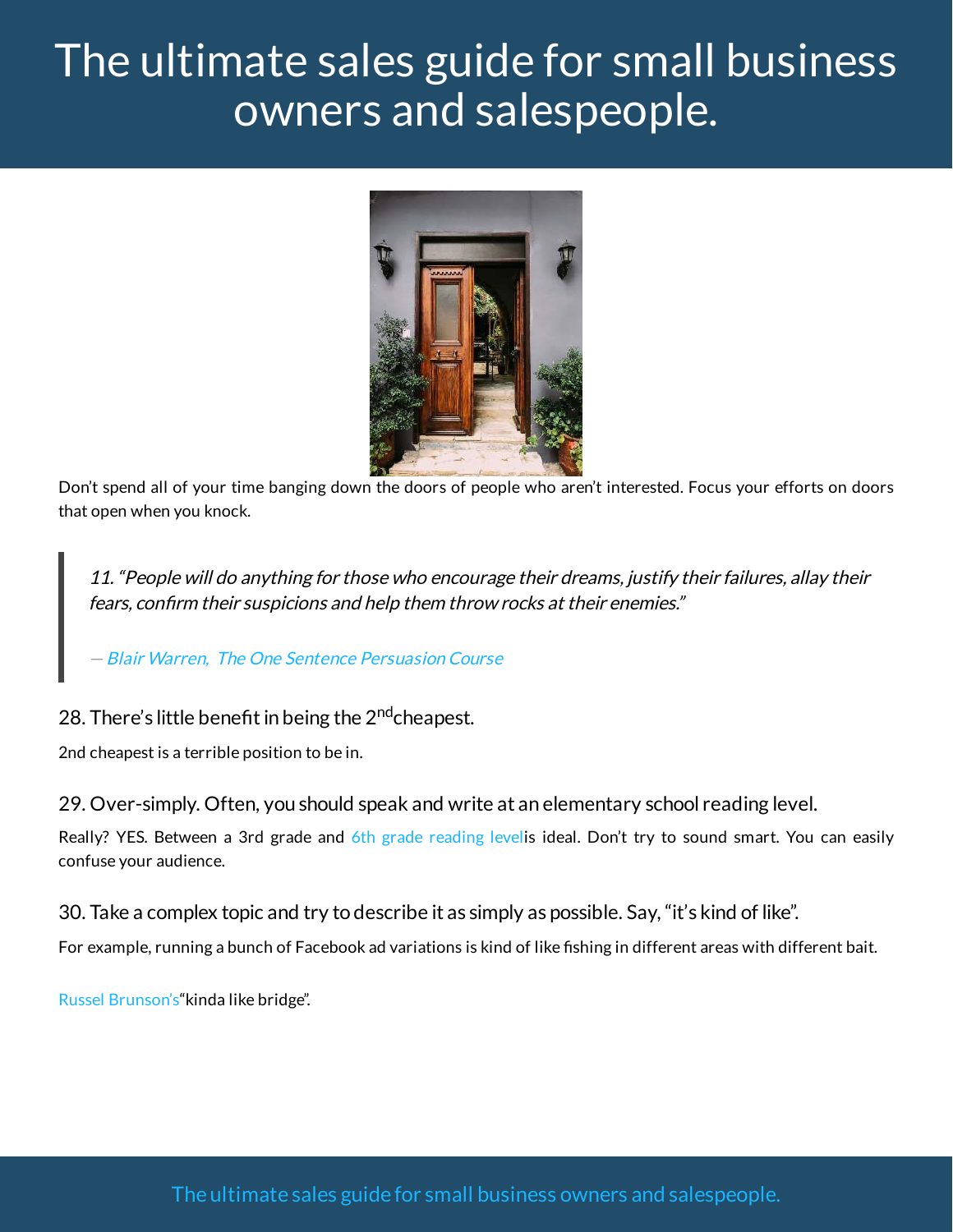# 31. Be specific with numbers, benefits, and timeframes.

"1117 people have used our system to find new customers" is more powerful than saying "over 1000 people have used our system to find new customers". If you are guaranteeing fast results, include a timeframe. "New customers in 30 days or your money back."

### 32. Be specific with the promises you can make. "Gain 2 new clients in 30 days, so you can pay your bills without cold calling."

This combines a specific outcome, a specific timeframe, and the benefit. It also helps them avoid something they don't want to do. Just make sure it's a claim on which you can effectively deliver.

#### 33. People like things that are new. For example, new products, new reports, and new research.

Even if you have core products or services, is there a way to refresh them? You can add a new feature or find a new way to market it.

#### 34. 100% sodium free is more effective than no sodium.

Using the % sign and highlighting the positive features (rather than excluding the negative features) is a more powerful approach.

#### 35. Don't use a technical term unless 95% of your audience understands it.

Marketers talk about ROI, SEO, sales funnels, and clickthrough rate. However, a large percentage of our customers and clients aren't familiar with these terms. This gives us two choices. Either define the terms we are using or find another way to explain the concepts. You don't want to confuse your readers or you prospects.

#### 36. Alternate he/his with her/she, but avoid gender when you can or frame things as you.

"What does a business owner do if she finds herself short on time?"

Isn't as relatable to all readers or listeners, compared with "What do business owners do when they find themselves short on time?"

Or alternatively, "what do YOU do, as a business owner, if you find yourself short on time?"

Unless you are telling the story of an actual person, it's typically better to speak directly to your audience or keep things gender neutral.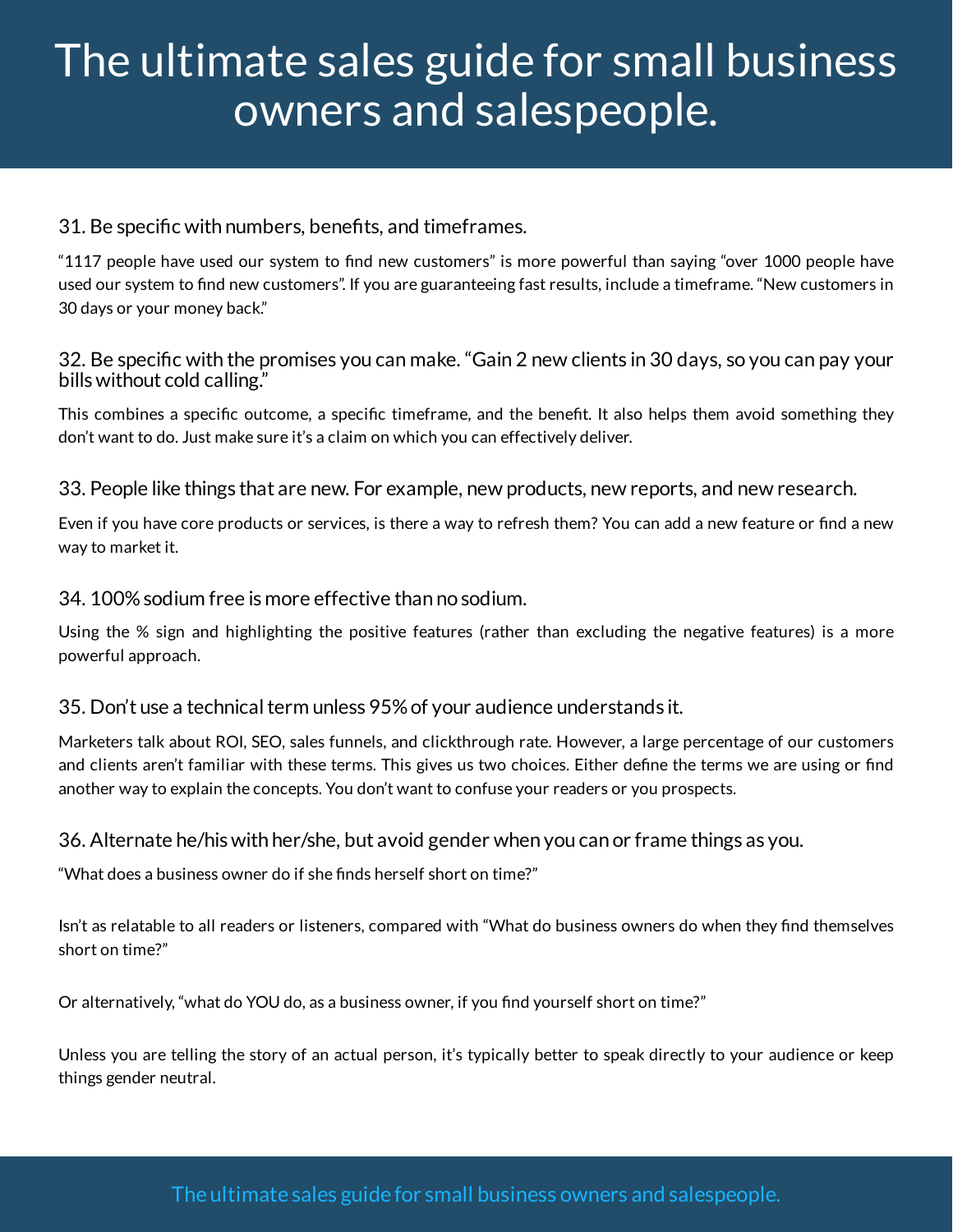37. Identify customers' key needs and wants. Why are they better off after they've bought your product? Why are they worse off if they don't buy it?

By thinking about the life of your customer after they've purchased. By doing this exercise, we can paint customers a compelling picture of what their life will look like after hiring us.

38. Do preparation. It may even make sense to write an outline or a rough script for a sales call. Practice in front of the mirror.

Rehearsing and planning helps us perform better and deliver a better customer experience. Having an idea of what you will say will make the conversation go quickly and smoothly. However, don't stick to things too rigidly or sound rehearsed. A proper outline will aid you and make for a better call or meeting.

39. Businesses are typically the most interested in increasing their productivity, their sales, and their efficiency.

For business to business (B2B sales), don't assume that more money or more customers is their only motivation. They're also looking for more productivity from their workers (or themselves) or the efficiency of their company.

#### 40. "Quality" is vague.

What does "quality" actually mean? Doesn't nearly every business say that their products are high quality? How can you differentiate yourself? Luxurious hand crafted leather seats is much better than "quality interior". This applies to services in addition to products.

#### 41. Be incredibly clear on your competitive advantage.

Why do people choose you compared to all of your competition? What's the #1 reason people choose to give money to your company?

#### 42. Qualify people early in the process to see if they would be a good fit.

Leave a voicemail for qualified potential customers.

If you have no reason to believe they're qualified you can skip the voicemail. For your voicemail, keep it brief, to the point, and focus on the person listening. Give them a reason to call you back. You can also send an email as well.

When you're meeting with them in person, bring up money early. You can also make sure the people would be good partners to work with. Devise questions so that you can tell if things will be a good fit.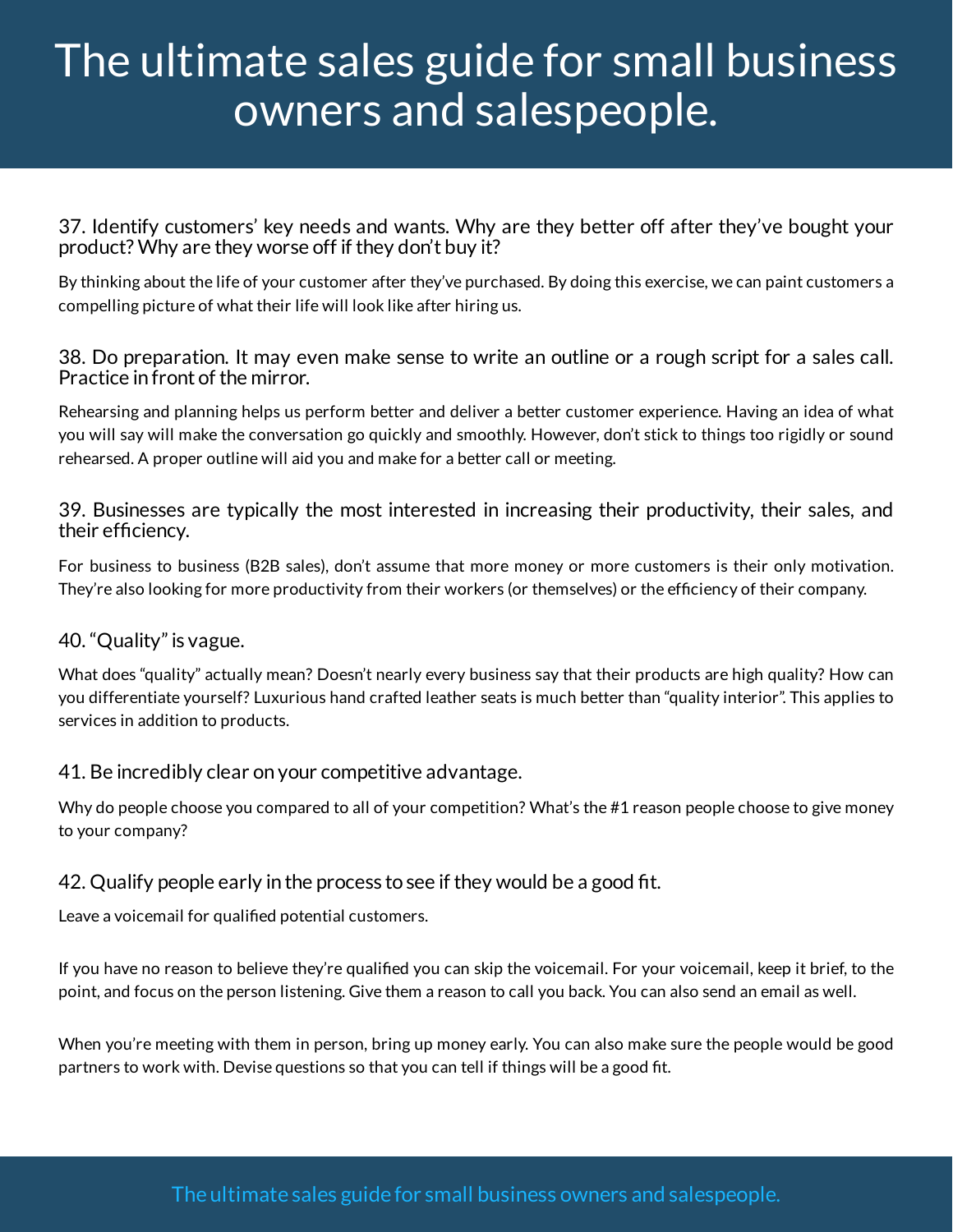# 43. If it is a long sale, you may need to qualify them again later on.

Large sales can be a long, ongoing process. You may need to make sure your leads are still qualified once more time has past or if circumstances have changed.

44. Ask smart questions. Get people thinking and brainstorming.



"What would an extra 20% mean to your bottom line?"

45. Your schedule should be packed with meetings.

If your calendar is empty, spend your time filling it up with appointments. The more qualified people you meet with, the better.

# 46. If your time is shortened and you only have 5 minutes, don't pitch.

Reschedule. Pitching is not as effective as a back and forth conversation. If you launch into a frantic pitch, you'll likely lost them.

# 47. Have good posture.

This comes off as both more confident and more professional.

48. People don't make important decisions in the living room, they make them in the kitchen.

See if you can meet with people in their kitchen.

# 49. Let them show you where to sit.

You never know if someone has their favorite chair or favorite spot at the table.

# 50. See if you're speaking to someone who is in a position to make a decision.

You don't want to spend all of your time convincing someone that your product or service is great.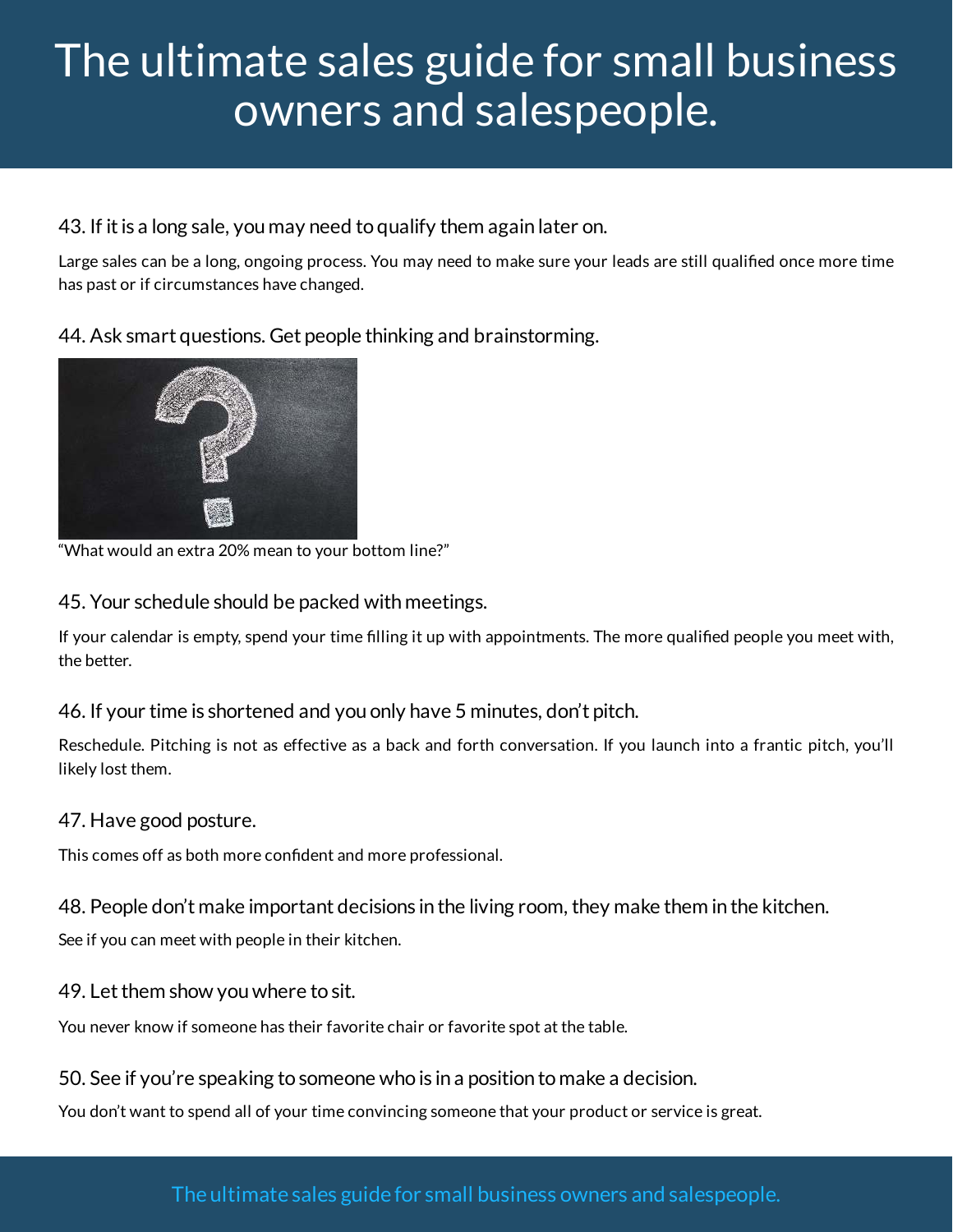51. Another approach is to target the people who are the most acutely feeling the pain from the problem.

Many times, they will be able to talk to and influence the decision maker. Give them the tools, techniques, and motivations to make the argument.

# 52. You don't need to have the answer to every question.

There are times to say "Let me do some research on that and get back to you". Don't throw out incorrect or wrong information.

# 53. When you follow up, don't simply "check in".

Every time you reach out, focus on making their day better. This can be with a nice card, you can share an article with valuable information, or you can tell them a secret trick that they can use. Make their jobs and their life easier with each interaction.

# 54. Do research on the person you're meeting with.

Do your best to understand their business, their challenges, and their life outside of work. This will help you connect with them and form a relationship.

### 55. If someone wants you to write up a proposal right away…tell them your solution is not cookie cutter and you need a few minutes to understand their exact situation.

You don't want to waste your time on a generic proposal that won't connect with their unique challenges. <https://www.youtube.com/watch?v=cHveCGDZfhQ>

# 56. Guarantee satisfaction whenever possible. Make it specific.

"Satisfaction guaranteed" is fairly generic. "100% money back for 30 days if you are not fully satisfied with your purchase is more specific."

# 57. Don't discuss the exact price until the end.

While you'll want to know that you are in the right ballpark early on, the final price should be discussed after they understand all of the benefits and intricacies of you product or service.

58. If you frequently remind people about price, they're more likely to think about that and choose the cheapest option.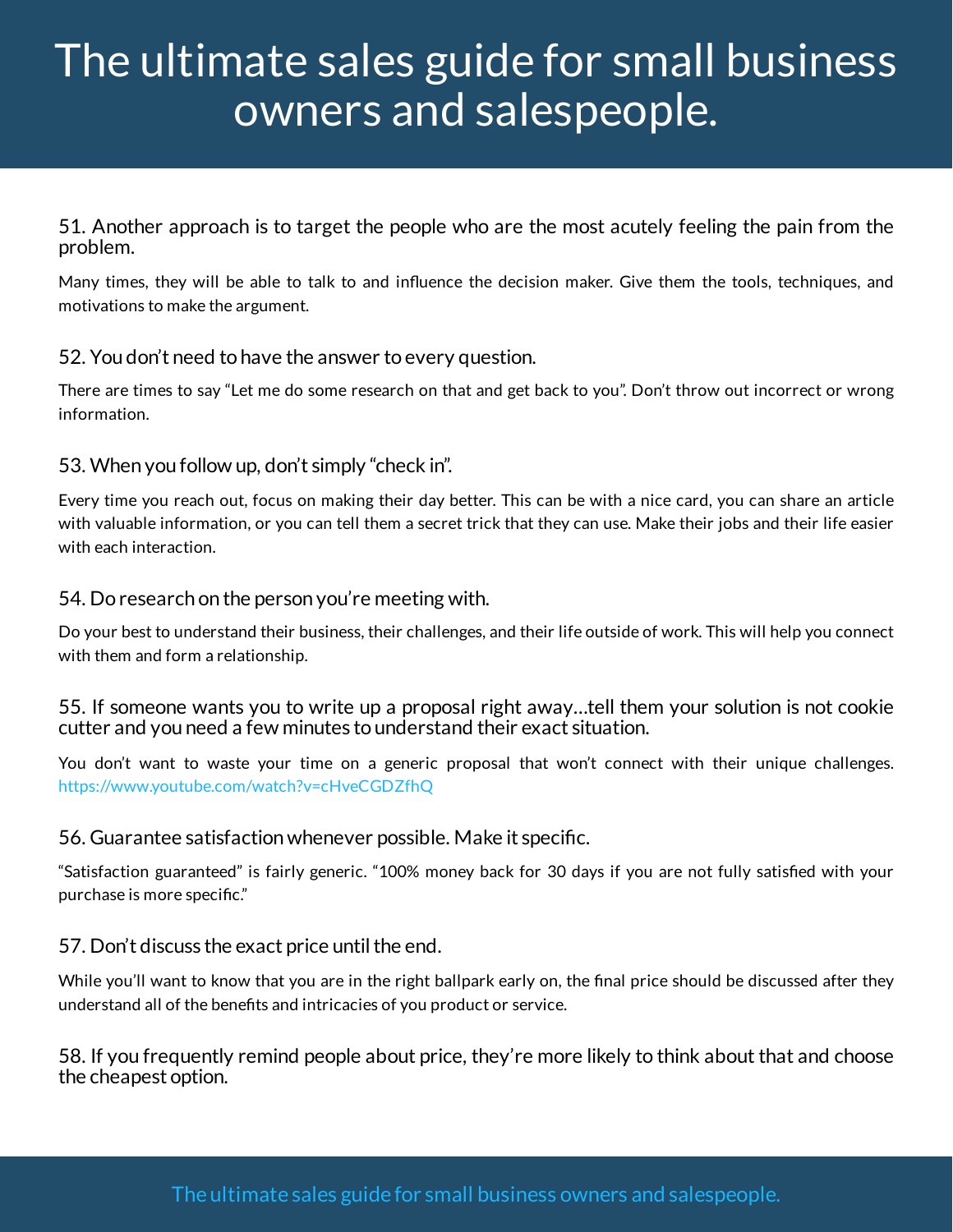

59. Ask people if the feature is important to them. You don't want to sell them on a feature they don't care about.

60. Positive emotions create sales. Negative emotions kill sales.

Do not argue with people. Make them feel motivated and excited. You can touch on the frustration or pain point they are feeling right now, but not for an extended period of time. It will make them frustrated or depressed.

61. Focus on keeping your existing clients, selling more to existing clients, selling to past clients, and new customers.

It's a huge mistake to solely focus on "new clients".

Start your day by calling the people more likely to say yes. This will means small wins early in the day. It will also mean that your most important calls get done every day.

#### 62. Don't be pushy.

Being overly pushy can be poison for a sale. Especially large and intricate sales. It can damage a relationship and cost you the sale.

# 63. Don't reach out 1-2 times. Get in contact at least 10 times over 4-6 weeks.

This could be phone calls, emails, something in the mail. You won't get ahold of them or get a response most times. It typically takes this many touch points (contacts) to get a response and make the connection. See if you can provide something of value every time you reach out.

#### 64. As more time passes between your meeting, the less urgency and desire they'll have to act.

See if you can make a commitment and move forward. Their excitement will wear off as time goes on.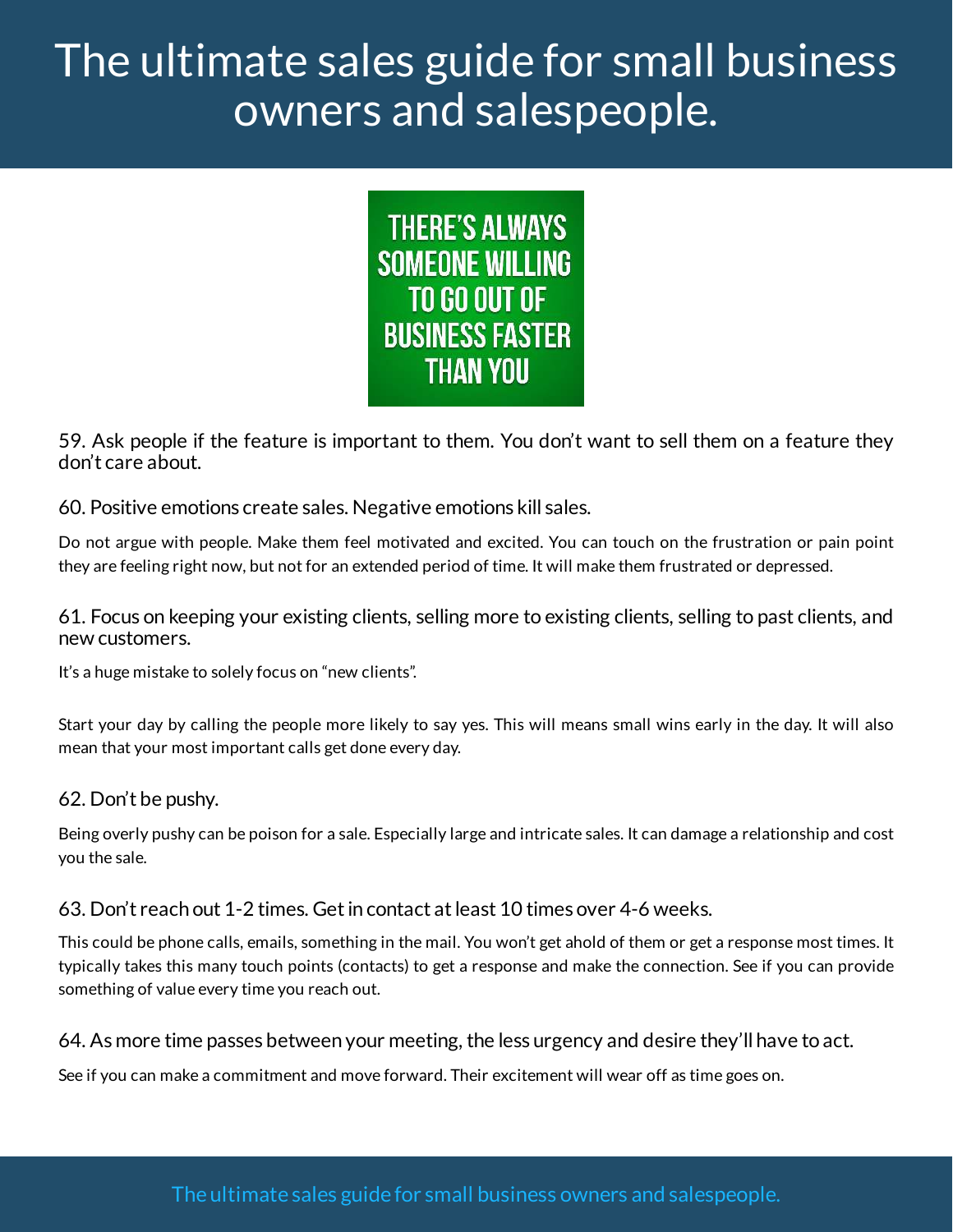65. If you are doing a meeting after a short initial call, don't assume they remember anything from the 1st call.

Reintroduce yourself and your company. Do a quick recap of what you discussed on the last call.

66. Tell exciting and engaging stories.

People connect with stories. Do you have a brief story of a customer overcoming the odds and succeeding with your help?

Have people saying (or thinking) yes throughout your discussion. Ask questions like, does that make sense? Do you feel that's important? Are you staying with me? These are small micro commitments and it will make a sale more likely.

67. If your product will save time or money, it's an investment. Challenge the way people think about marketing.

Talking about the cost makes people think they are losing something or giving something up.

Provide incredible insights. Help people learn. Challenge their way of thinking about their problem.

In [the Challenger Sale,](https://www.challengerinc.com/about) by Matthew Dixon and Brent Adamson, they found it was those that provided incredible insight and challenged preconceived notions were the most successful salespeople.



You can find "The Challenger Sale" [by clicking here.](https://www.goodreads.com/book/show/11910902-the-challenger-sale)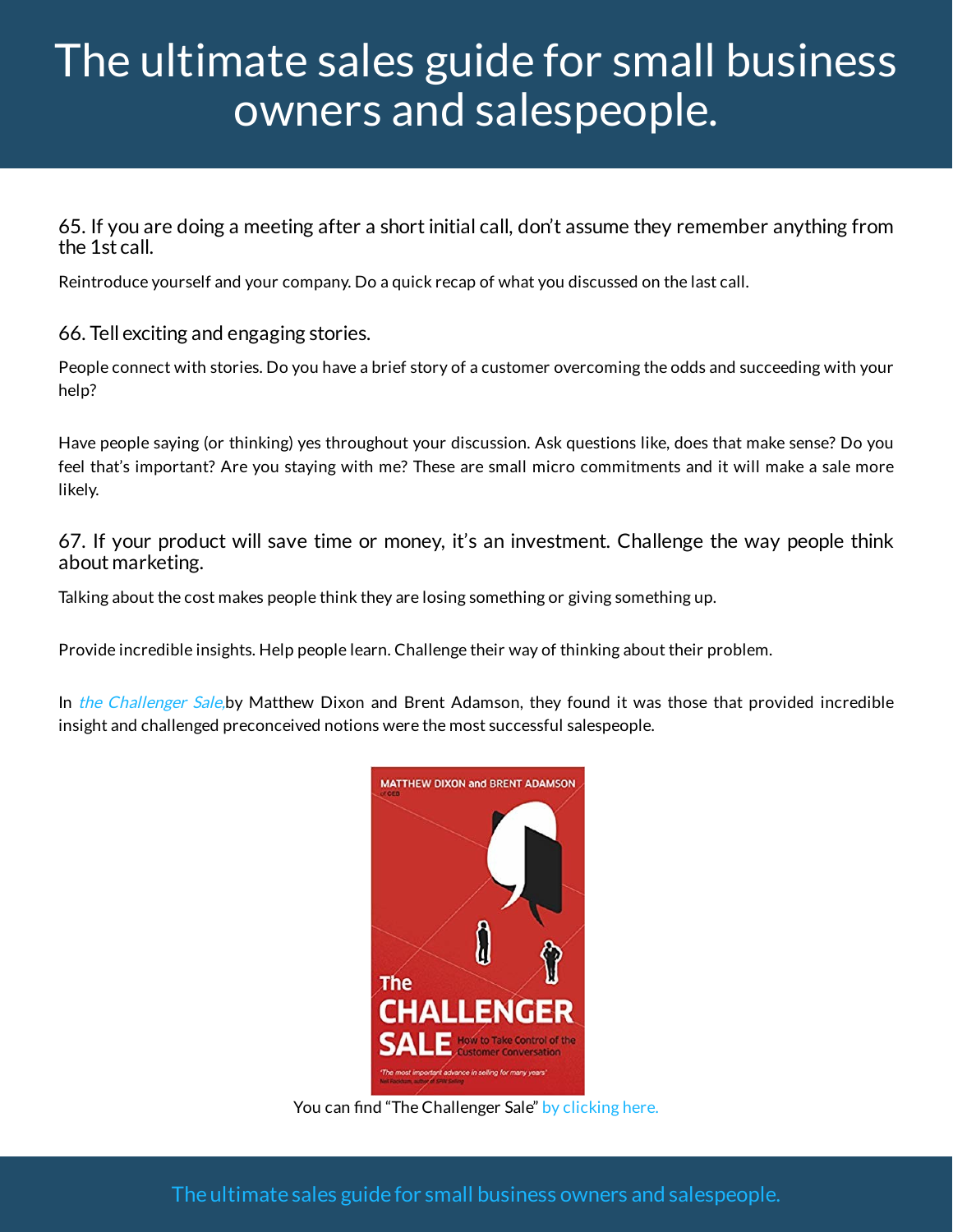68. People don't like to make "appointments". People respond better to going to a "visit" or "meeting".

Appointments makes people think of your get together as a chore. The word also reminds people of going to the doctor or going to the dentist.

# 69. Don't email about a key part of the sale or a big problem.

Email tends to be less personal. Give them a call, especially if it is urgent.

70. Don't simply say you are trustworthy. Demonstrate you are trustworthy with your actions.

71. When you are telling the story of a successful customer or client, don't leave out all of the challenges.

People know there's no magic wand and no easy fix. Tell the full story of your customer overcoming odds and succeeding. Get your new prospect to envision that same success in their own lives.

# 72. Call yourself and leave a voicemail.

Listen to your voicemail from your customer's perspective. Is it a voicemail that would lead to them calling you?

# 73. Failure is crucial. We cannot reach success without it.

It is not possible to have long-term, sustained success without failing. It is part of the journey. People like to sell "get rich quick and easy", but this will never lead to sustained success.

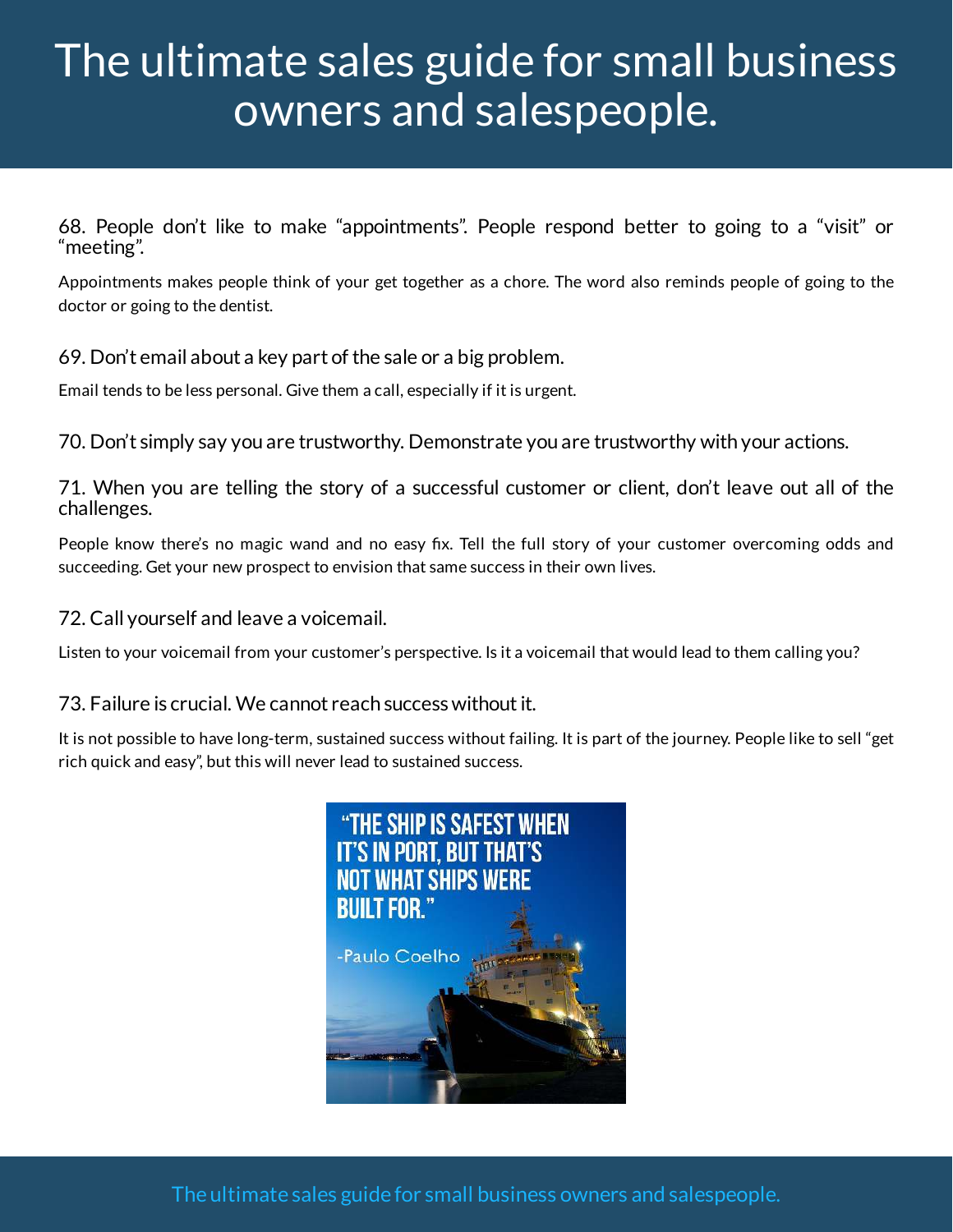74. Meetings now may mean income in 3 months. Plan for the future. The process will take longer than you think.

Many of our efforts will not put money in our pocket tomorrow. We should be taking actions today that will lead to more sales in the upcoming days, months, and even years.

### 75. When you are presenting, keep people engaged and active throughout. Ask them lots of questions and watch for people losing interest.

A sales presentation that is simply a monologue will bomb. Involve people in your presentation and make it about them. Who wants to listen to a 40 minute sales pitch monologue?

# 76. Speak differently to a doctor vs a plumber.

Different professions have different vocabularies and different experiences. You need to speak to people in a way that connect well with them.

#### 77. Include visual aids in presentations.

Powerpoint slides that are a wall of text and bullets are boring. Make things visual. You don't need to include every word in a presentation. Photos, videos, and graphics will add a great deal to your presentation.

#### 78. Guide where your prospects eyes should go with your own.

If you want people to look at a specific graphic, tell them what to look for, point to it, and have your eyes looking at it.

### 79. If someone gets distracted and needs to make a phonecall, when they return give a quick recap. Get them back into the same frame of mind that they were in before the call.

A distraction pulls people out of the moment and they forget where you were as well as what they were feeling. Give a quick recap of what you've gone over when they return from the phone call.

#### 80. If someone says they'll "think about your product, service, or idea", ask them if they like it and if it makes sense to them.

This is a good way to get them thinking and talking more about your product or service and how much they like or dislike it. It's a low pressure way to see their initial impression.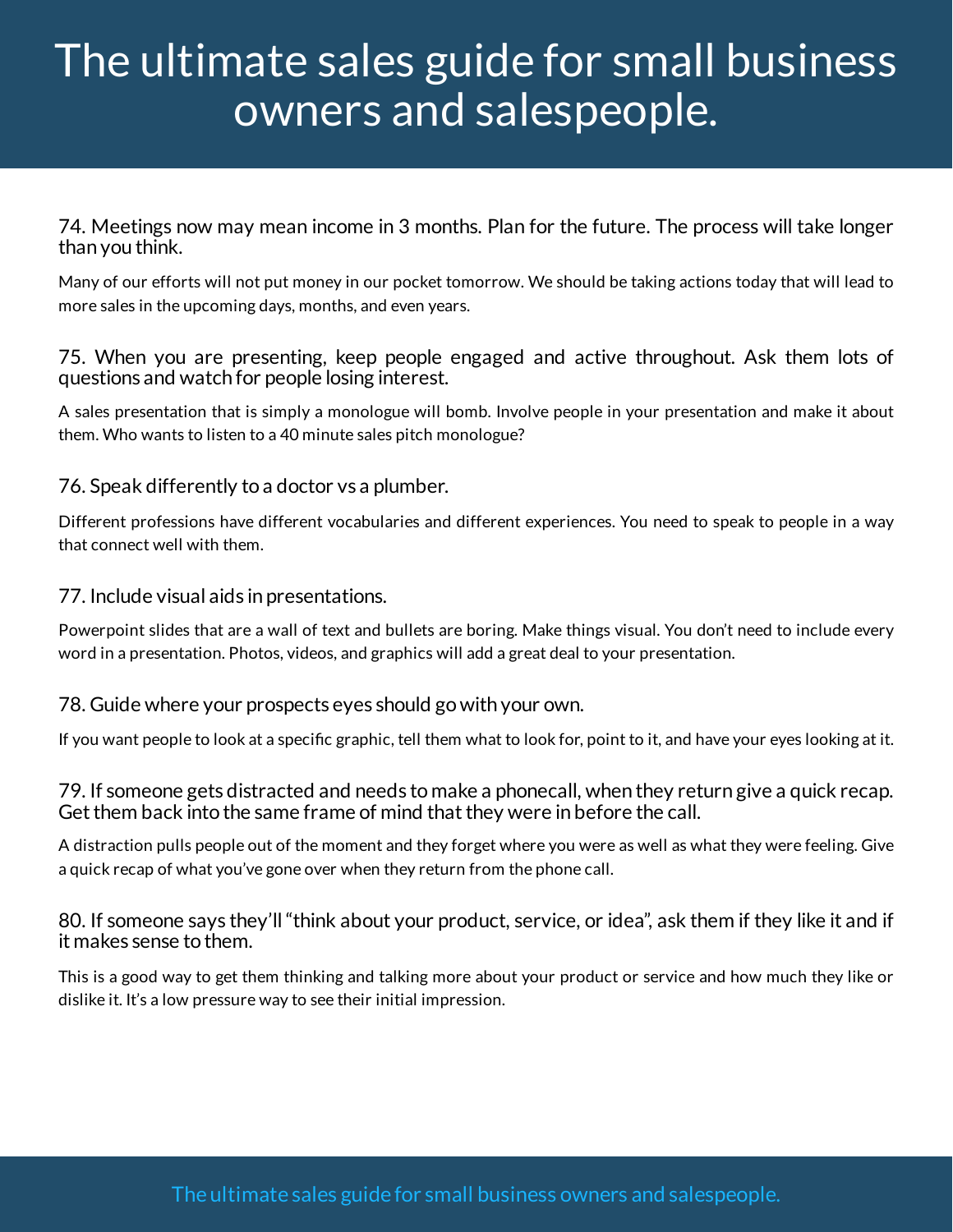

81. Objections come down to uncertainty about your product, your company, or you.

Nearly every objection is a secretly just uncertainty.

### 82. If the product were free would they take it?

Why or why not? This question will let them articulate the value of the proposition. If they wouldn't take it if it were free, they're not an ideal customer.

83. If you have a binder, make sure it is well organized and it only includes the bare essentials.

An unorganized, stuffed, or messy binder will make people lose their confidence in you. The client will also need to wait for you to find things and get organized.

#### 84. If people will need to fill out paperwork, have it prepared, ready, and clean.

Have it ready to go at all times.

85. If someone had a poor experience with your company in the past, ask them, if you were the business owner and you had a terrible salesperson who was making false claims, what would you do?

They will likely say. "I would fire them."

You can say, "That's exactly what we did. I'm much different and I'll do a much better job, so you don't need to worry".

#### [Advanced Selling Strategies- Brian Tracey](https://www.briantracy.com/sales_training/)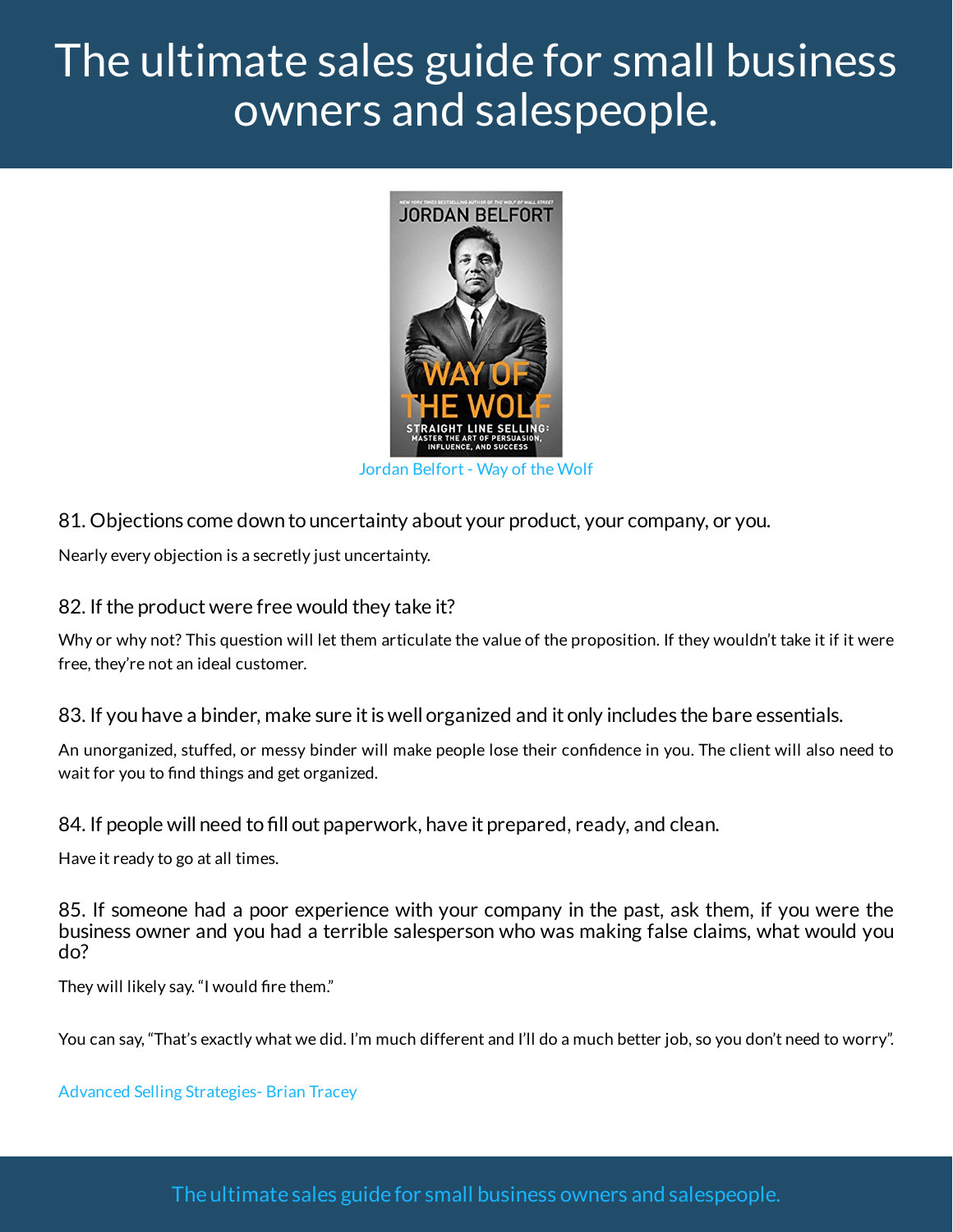# 86. If you can't teach it, you really don't know it.

Feel free to practice teaching a concept on a friend or family member. When teaching a client, make certain they are keeping up and ask them to explain the concepts back to you to make certain that they understand.

### 87. Use a very nice pen.

Nice pens don't have to cost 100s of dollars, but a nice pen will make people think you are more successful and polished.

# 88. Use humor. Don't be so serious. Laugh and keep it light.

Meetings should be fun! If your meetings are boring or serious this will hurt your number of sales.

89. Not taking action is a choice. People have a decision to work with you or to not take action. They're both decisions.

Make this concept clear to them. Failing to take action is a choice and it will have potential consequences.

# 90. Write a ton of thank you notes.

Joe Girrard is one of [the most successful salespeople of all time. H](https://en.wikipedia.org/wiki/Joe_Girard)e sold over 13,000 cars in his career. His secret was simple. He mailed a handwritten, personalized letter to every single person who had bought a car from him every month. Personalized notes and following up with past customers and clients is very powerful.

# 91. People tend to buy emotionally and justify logically.

However, people will pick up on logical issues or things not making sense. You really need both. Start with getting people emotionally invested, then provide benefits that appeal to logic.

# 92. What do you want people to feel?

After talking with you…do you want people to feel determined, motivated, inspired, or overjoyed?

Think about the emotions you'd like to bring out in people and structure your conversation to help them feel those emotions. This can be for a presentation or a one to one meeting.

#### 93. Provide genuine compliments.

For example: "I can tell you are driven and motivated. I really respect that."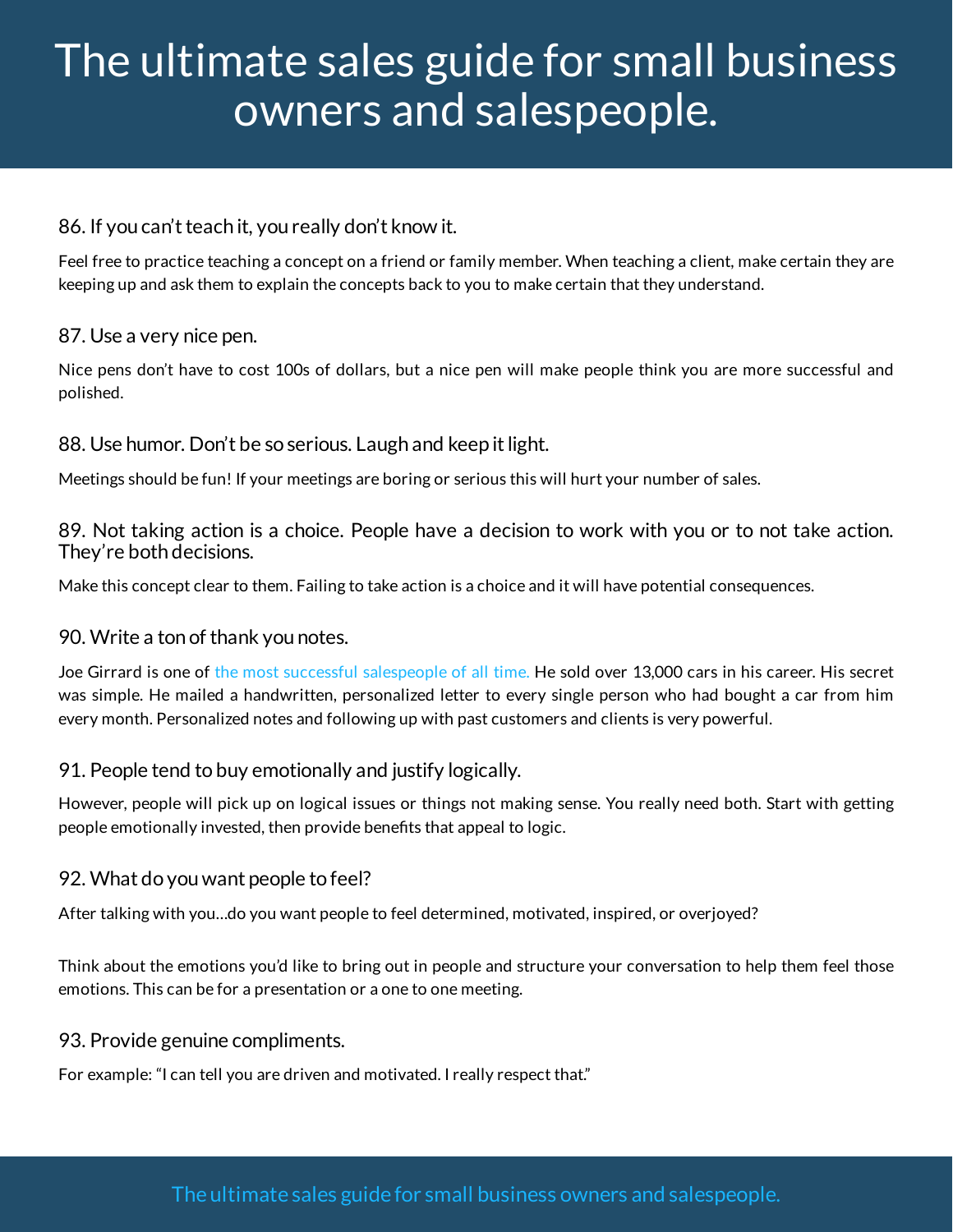### 94. People feel more positive emotions when they are eating or drinking.

If you can grab lunch, provide food, or grab coffee, people will be in a better frame of mind.

95. If someone is disengaged, ask them about it.

"You seem distracted. Is everything OK?" Sometimes they are not interested. But other times they are thinking about a personal issue. It may make sense to reschedule.

96. Acting like you like the same things isn't the same as rapport. Show you care about them, you empathize with them, and you understand their pain.

If they like golf and you hate it, don't pretend as though you like it simply to build rapport. Supporting people and their problems is different than pretending like you like the same things.

97. Check in with people. You can say, "out of everything we've spoken about, what's the MOST important? What have I missed?"

It's a two way communication. Get constant feedback from the person you are meeting with.

98. You may need to do a smaller project the first time you work together. Have people give you 1% trust so you can earn the other 99%.

People will often be skeptical the first time they meet with you. Get them to make a small commitment and then hit things out of the park.

99. Center the conversation on the value they'll receive.

Build up a blazingly bright picture of results that outshines the price. If someone says your prices are too high, ask "compared to what" and have them explain. Ask what they really want to achieve with the price decrease. Emphasize the value in comparison to the price. The more the person desires your offering, the less they'll care about the cost. Go over the benefits before you give the final price.

Tim Conley, [https://www.youtube.com/channel/UC9dk\\_Gpjekbus6P0r9gAgHw](https://www.youtube.com/channel/UC9dk_Gpjekbus6P0r9gAgHw)

100. If there's one major objection you get over and over, preemptively mention it in your discussion.

"Our price is the highest and yet we have the most sales. Would you like for me to tell you why that is?"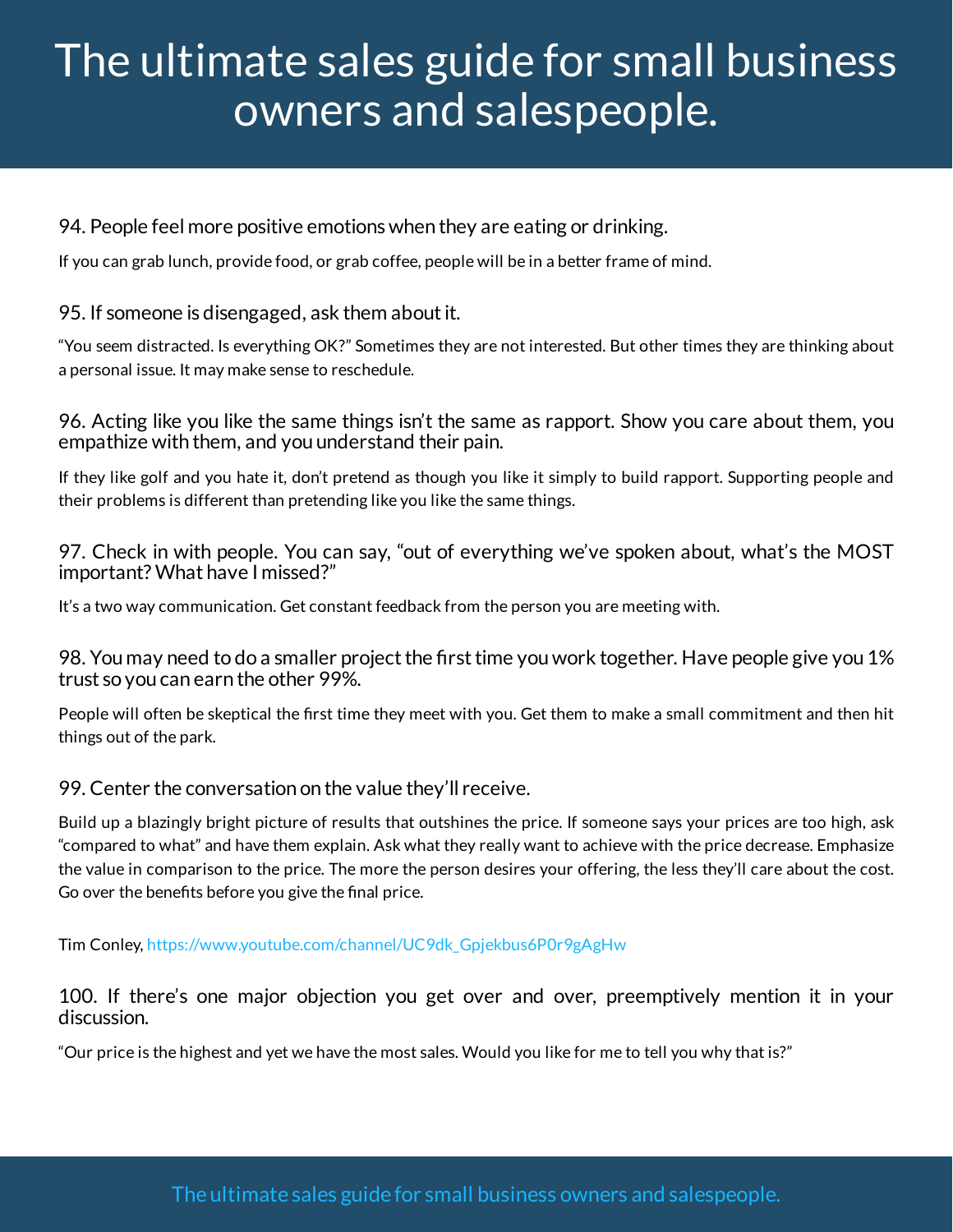101. Position yourself as the next best choice with many people who already have a supplier they use.

As soon as their current choice stumbles, you'll be ready.

102. Write down and review your successes frequently.

When you have a major failure, we tend to think about and overemphasize our past failures. Concentrate on your past successes and believe in your future success as well.

103. Know "trigger events" for your customers. Trigger events are events which trigger them switching suppliers or making a new purchase.

This could be buying a new home, a downturn, a merger, or fast growth.

104. When you're ready to go home, make just one more call.

Jeb Blount, [Fanatical Prospecting](https://www.amazon.com/Fanatical-Prospecting-Conversations-Leveraging-Telephone-ebook/dp/B01617VD3Ihttps://www.amazon.com/Fanatical-Prospecting-Conversations-Leveraging-Telephone-ebook/dp/B01617VD3I)

#### 105. Think about the environment that you're in.

Coffee may work for trying to meet someone for the first time but it's not good for making a final sale. Avoid convention halls, conferences, and coffee shops when you're trying to sign the final deal.

106. Pause after you ask for the sale.

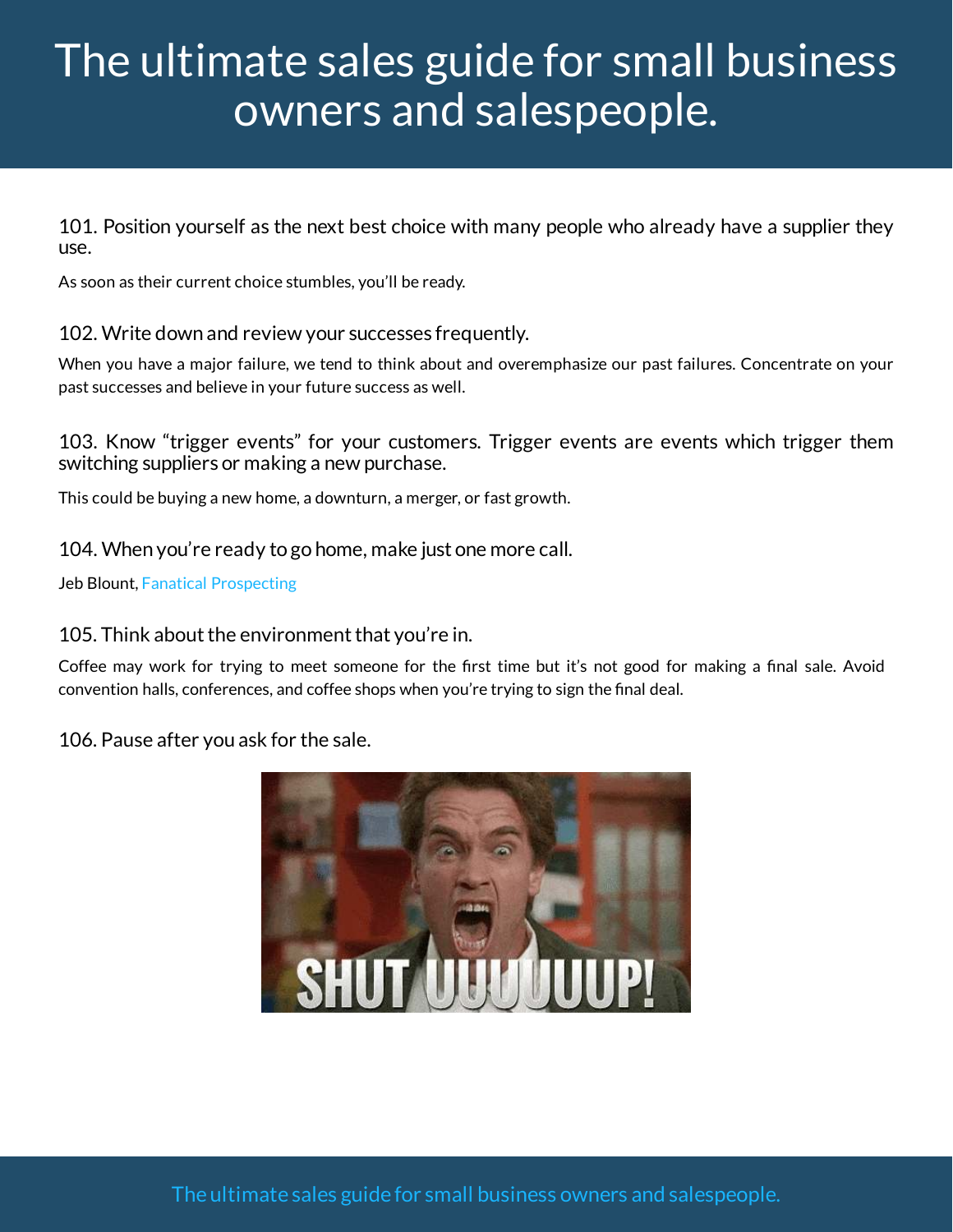107. If they want to "think it over"…

Tell them it's a good idea to think it over. Ask them "what did you want to think over?" Get to the root of why they are not ready now. Is it the companies' integrity? Is it the return on their investment? Is it to do a price comparison?

108. The sale is not closed until money is in your bank account.

The deal doesn't end at the sale.

109. Ask to be a part of important meetings.

If someone just needs to "meet with their supervisor", see if you can be a part of that meeting to answer any questions and provide additional support.

110. Don't ever make it seem like their previous decision was a big mistake.

They may have chosen a inferior company in the past, but you'll put them on the defensive if you critici e their past decisions.

111. ocus on solving the problem their facing, not credit or blame.

112. Don't tell people what to do.

Instead, give and informed recommendation. Say, "if this were my business/house etc, I would do this and here's why...".

113. If someone seems angry or confused, bring it up with them.

"You seem frustrated. Is there a reason why?" Wait for their response.

114. Send people a meeting agenda to look over in advance.

115. Don't assume that the people who are not present at the meeting support the sale. You may need to work to get their buy in.

116. When people ask for your credentials or experience, it's a clear sign that they are uncertain that you can help them.

Answer the question, but also continue to build trust and authority.

117. Create excitement and encouragement. If there are long silences or a sour mood, the deal is unlikely to go forward.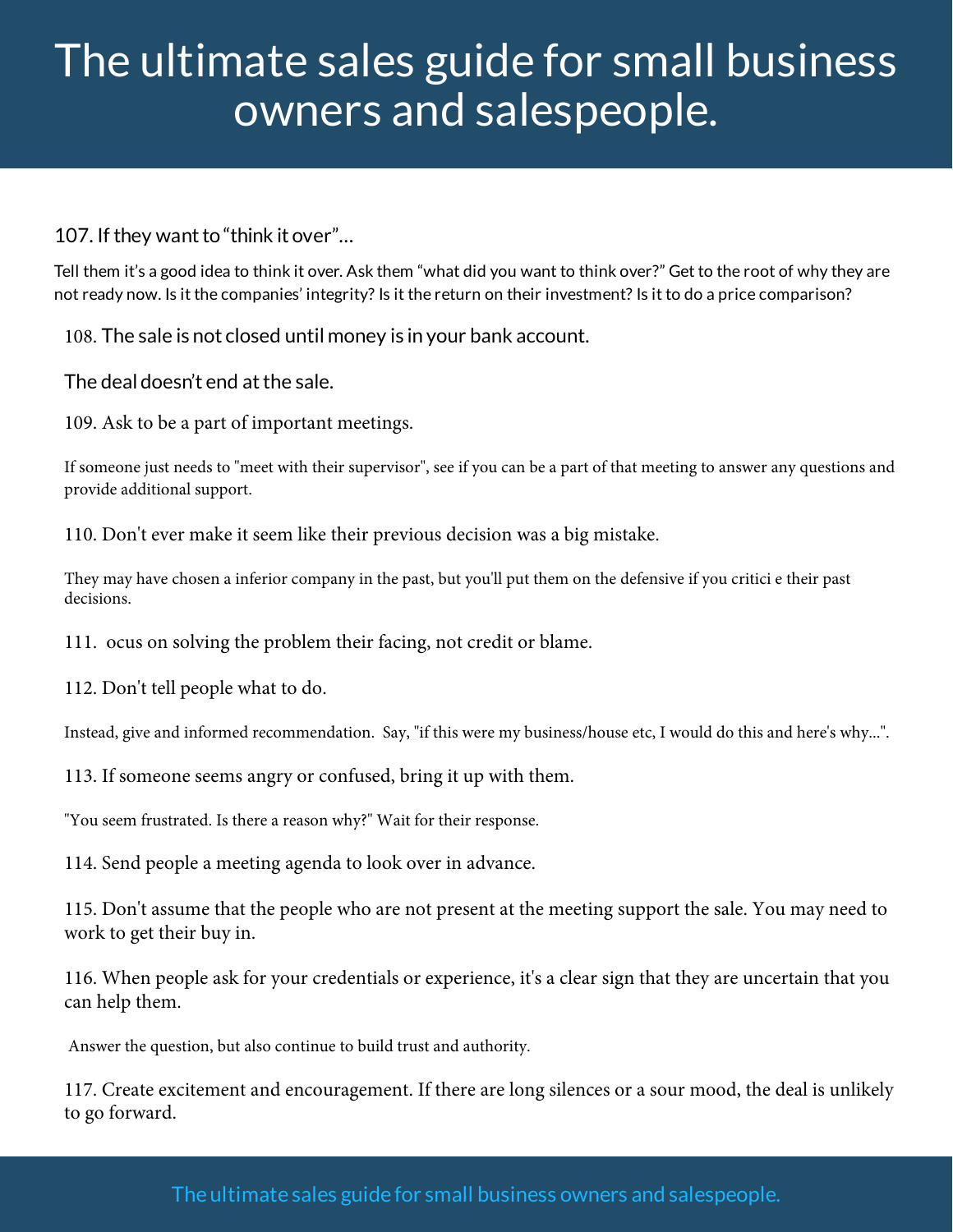118. It's difficult to make someone believe something when it's in their financial best interest not to believe it.

119. Ask "Is there anyone who isn't present that would need to weigh in on this decision?" Do whatever you can to meet with every decision maker.

120. Being overly "corporate" or "professional" sometimes has worse results compared to being friendly, relaxed, and friendly.

121. When reaching out again, don't assume that they remember your name.

122. The person asking the questions is nearly always in control.

# Conclusion: You just learned 122 advanced sales techniques, ideas, and strategies.

You now understand how to prepare for a sale, find potential customers and clients, make calls, hold in person meetings, and turn these sales into closed business. What's next? Well, if you have any questions, feel free to reach out to me at jacob@jacob-le.com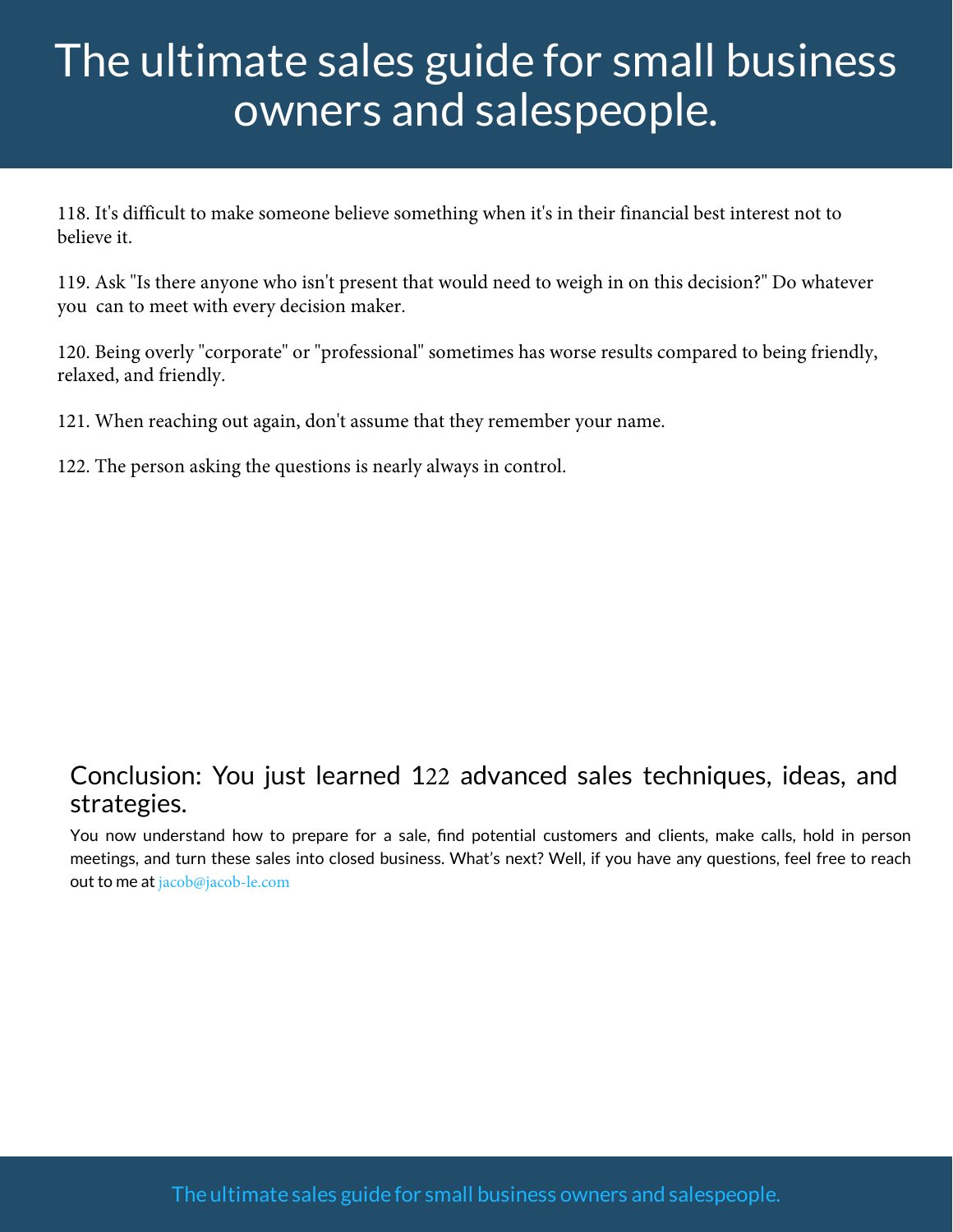Book List:

1. The Psychology of Selling

-Brian Tracy

2. How to Master the Art of Selling



-Tom Hopkins

3. The Ultimate Sales Machine: Turbocharge Your Business with Relentless Focus on 12 Key Strategies

-Chet Holmes

4. Way of the Wolf: Straight Line Selling: Master the Art of Persuasion, Influence, and Success

-Jordan Belfort

5. SPIN selling

-Neil Rackham

An amazing guide on making large sales. It demonstrates how most typical sales techniques don't work. [Find](https://www.amazon.com/SPIN-Selling-Neil-Rackham/dp/0070511136/ref=asc_df_0070511136/?tag=hyprod-20&linkCode=df0&hvadid=312025907421&hvpos=1o1&hvnetw=g&hvrand=9667980226634102813&hvpone=&hvptwo=&hvqmt=&hvdev=c&hvdvcmdl=&hvlocint=&hvlocphy=9028789&hvtargid=pla-434394963105&psc=1) it [here](https://www.amazon.com/SPIN-Selling-Neil-Rackham/dp/0070511136/ref=asc_df_0070511136/?tag=hyprod-20&linkCode=df0&hvadid=312025907421&hvpos=1o1&hvnetw=g&hvrand=9667980226634102813&hvpone=&hvptwo=&hvqmt=&hvdev=c&hvdvcmdl=&hvlocint=&hvlocphy=9028789&hvtargid=pla-434394963105&psc=1).

6. Sell It Like Serhant: How to Sell More, Earn More, and Become the Ultimate Sales Machine

-Ryan Serhant

7. Pitch Anything

-Oren Klaff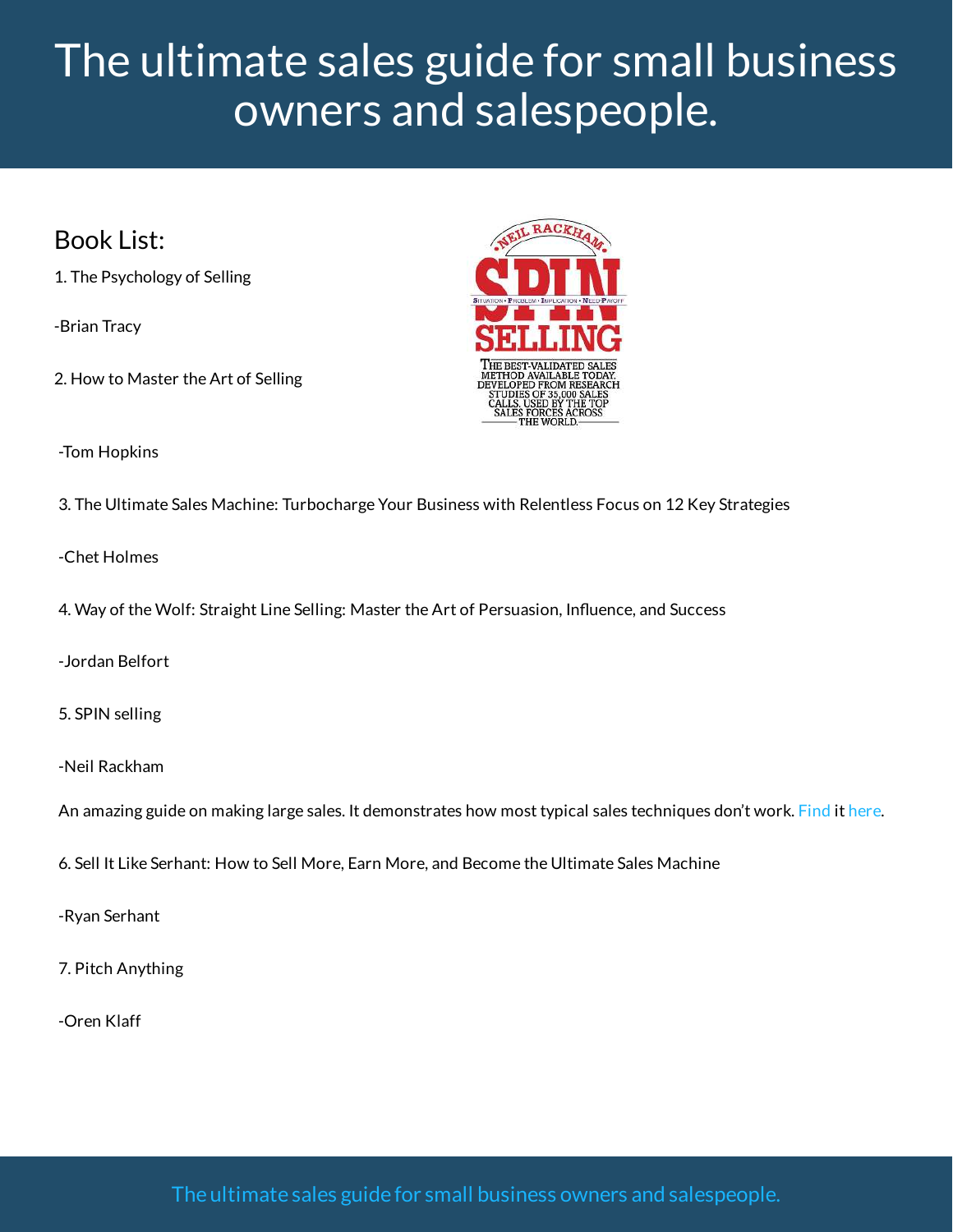8. Fanatical Prospecting: The Ultimate Guide to Opening Sales Conversations and Filling the Pipeline by Leveraging Social Selling, Telephone, Email, Text, and Cold Calling

-Jeb Blount



An incredible and thoroug[h guide on prospecting](https://app.designrr.io/)

9. Sales EQ: How Ultra High Performers Leverage Sales-Specific Emotional Intelligence to Close the Complex Deal

-Jeb Blount

10. Mastering the Complex Sale: How to Compete and Win When the Stakes are High!

-Jeff Thull



[The ultimate guide to complex and competitive sales.](https://www.amazon.com/Mastering-Complex-Sale-Compete-Stakes/dp/0470533110)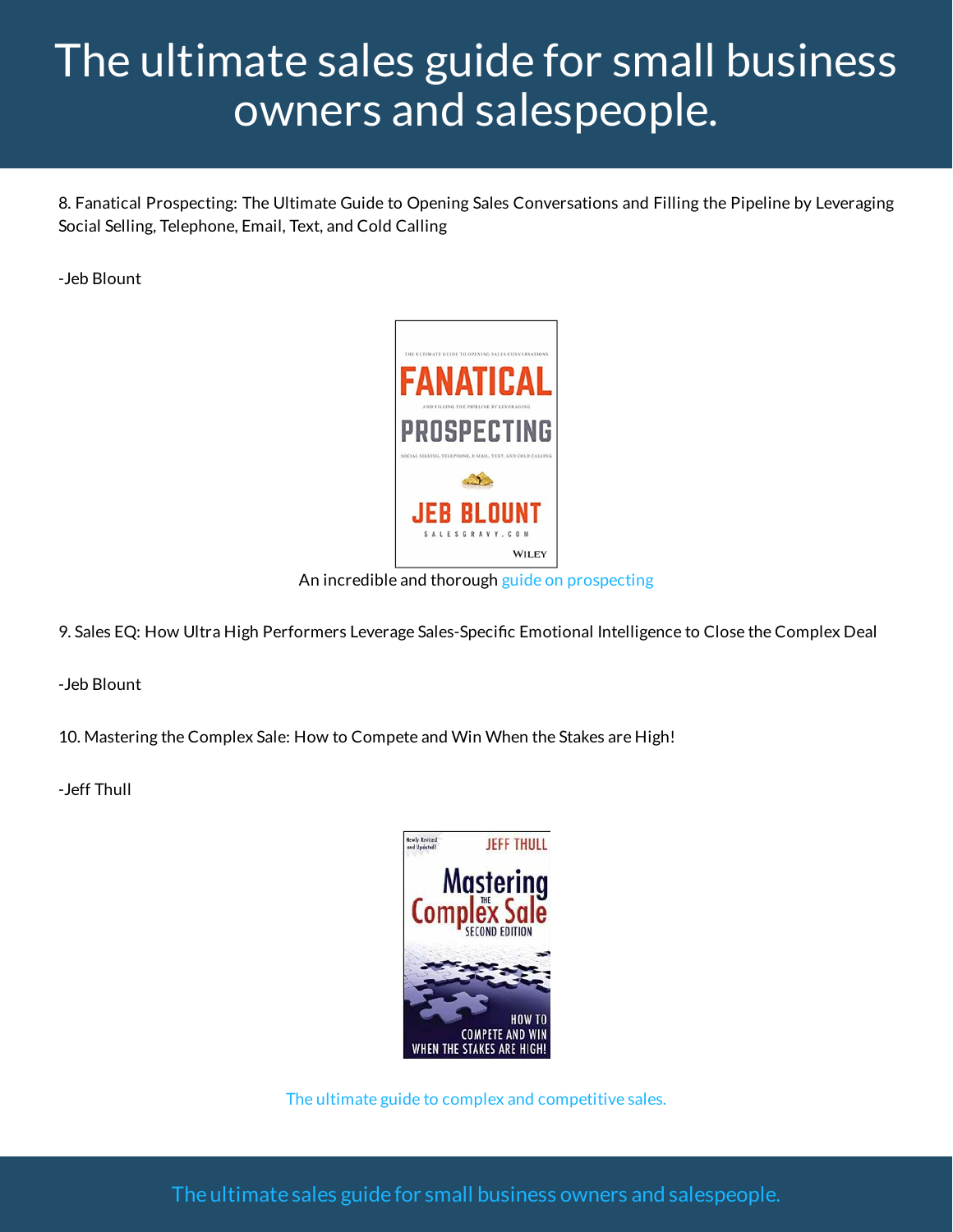11. Book Yourself Solid: The Fastest, Easiest, and Most Reliable System for Getting More Clients Than You Can Handle Even If You Hate Marketing and Selling

-Michael Port

12. Beyond Booked Solid

-Michael Port

13. The Challenger Sale

- -Brent Adamson and Matthew Dixon
- 14. Advanced Selling Strategies
- -Brian Tracy

15. Amp Up Your Sales: Powerful Strategies That Move Customers to Make Fast, Favorable Decisions

-Andy Paul

16. SNAP Selling: Speed Up Sales and Win More Business with Today's Frazzled Customers

-Jill Konrath

17. New Sales. Simplied: The Essential Handbook for Prospecting and New Business Development

-Mike Weinberg

18. Be Obsessed Or Be Average

-Grant Cardone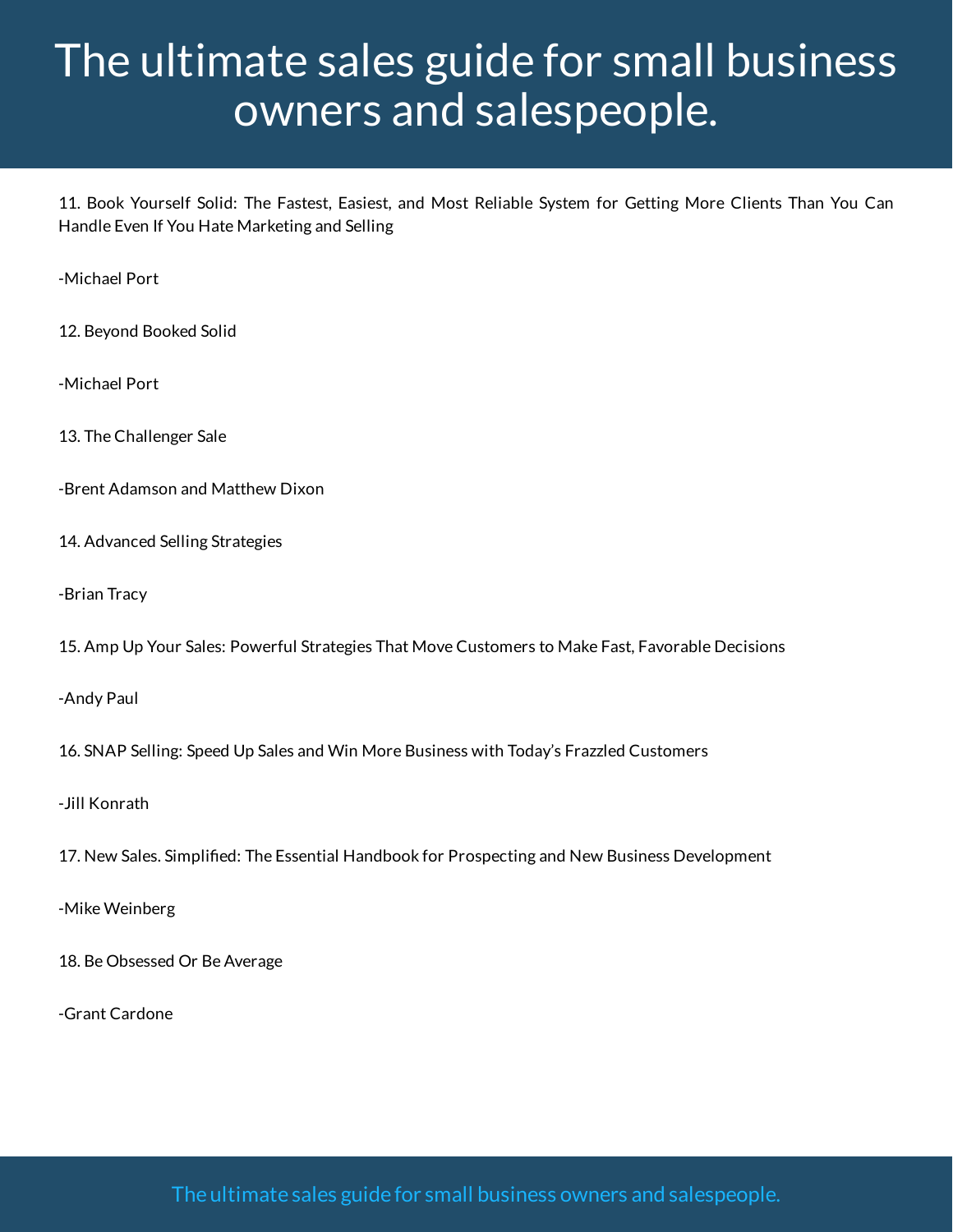19. More Sales, Less Time: Surprisingly Simple Strategies for Today's Crazy-Busy Sellers

-Jill Konrath

20. The Science of Selling: Proven Strategies to Make Your Pitch, Influence Decisions, and Close the Deal

-David Hoffeld



21. The Only Sales Guide You'll Ever Need

-Anthony Iannarino

22. 80/20 Sales and Marketing: The Definitive Guide to Working Less and Making More

-Perry Marshall

23. The Ultimate Sales Letter: Attract New Customers. Boost Your Sales

-Dan Kennedy